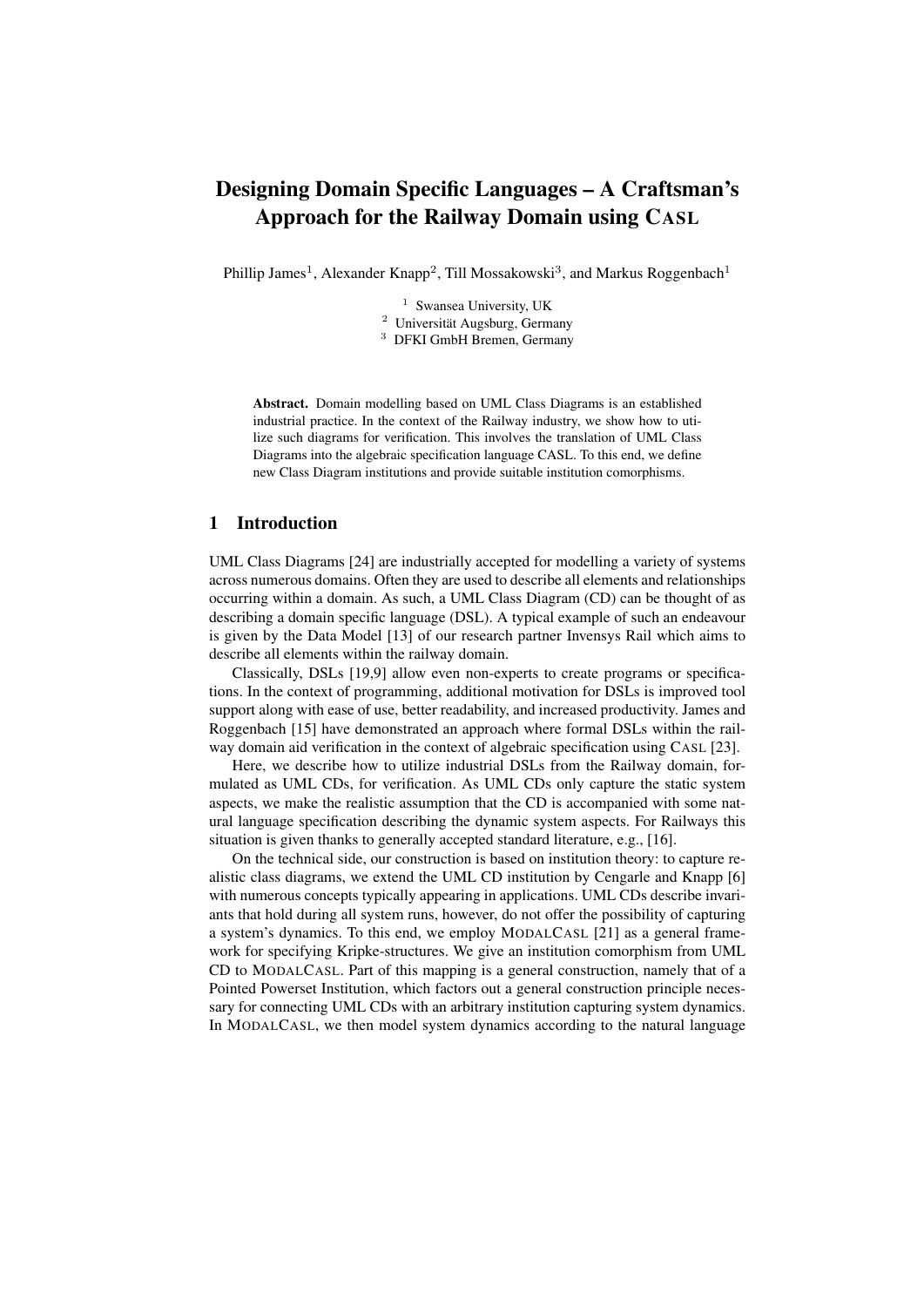specification describing the dynamic system aspects. Finally, for the sake of better proof support, we use an already established comorphism from MODALCASL to CASL [23]. Overall, this approach allows us to directly import DSL specifications from industry into the verification framework proposed by James and Roggenbach [15].

*Related work.* Our work closely relates to the various approaches that utilize UML as a graphical frontend for formal methods. In this respect, we follow the approach of Cengarle and Knapp [6]: a UML diagram type can be described in its "natural" semantics; its relations to other UML diagram types is expressed by appropriate translations. Overall, this results in a compositional semantics for UML: each diagram type is treated individually. It also separates concerns: first a semantics is given, then a translation is defined. This differs from monolithic constructions, which first select a fixed, usually small number of UML diagrams and then give a semantics by translation into an established formalism. A first such attempt with CASL as the underlying formalism was given in [12]. Yet another example of this second approach is the UML-RSDS method [17]. UML-RSDS translates specifications consisting of CDs, state machines and OCL into B. CD annotations in the form of stereotypes steer the translation. Lano et al. [17] give a railway example, however, not to the extent of defining a DSL. Another example of this kind is the approach taken within the Iness project [7]. The Iness project defines a DSL whose components are mapped into xUML. These are then translated to Promela in order to verify railway systems with the SPIN model checker. Besides the different approach to semantics, our construction allows for theorem proving technology rather than for model checking. A third approach is given by Meng and Aichernig [18], who define various semantics for CDs depending on their use in software development. Their overall approach is of a co-algebraic nature. The most abstract level, defined as the "object type" semantics, is close to the view we take on CDs. The more concrete levels equip objects with a (hidden) state and a transition structure, visibility tags for attributes and methods, or OCL constraints.

Concerning DSL design, Bjørner [4] has studied the endeavour of domain engineering, where he takes the specification languages RSL as the semantic basis. Here, we develop a methodology that designs formal DSLs based upon the outcome of domain engineering undertaken by industry. Therefore, as the domain analysis is undertaken by the domain experts themselves, the resulting DSL captures concepts and their relations "correctly" for people working within the domain. Using the ASF-SDF environment, Andova et al. [1] develop their "Simple Language of Communicating Objects" into a formal DSL by giving it an operational semantics. Our semantics is axiomatic in style, where concepts have a loose semantics.

*Organisation.* We first review the notion of a DSL, present an established example from academia as a running example, and briefly comment on the Data Model from our industrial research partner Invensys Rail. In Section 3, we recall notions from institution theory and present the CASL and MODALCASL institutions as well as a comorphism between them. Our new institution for UML CDs is given in Section 4. There, we also embed the UML CD institution into the MODALCASL institution via a comorphism. Finally, using the above constructions, we demonstrate that these techniques allow for automated verification in the Railway Domain.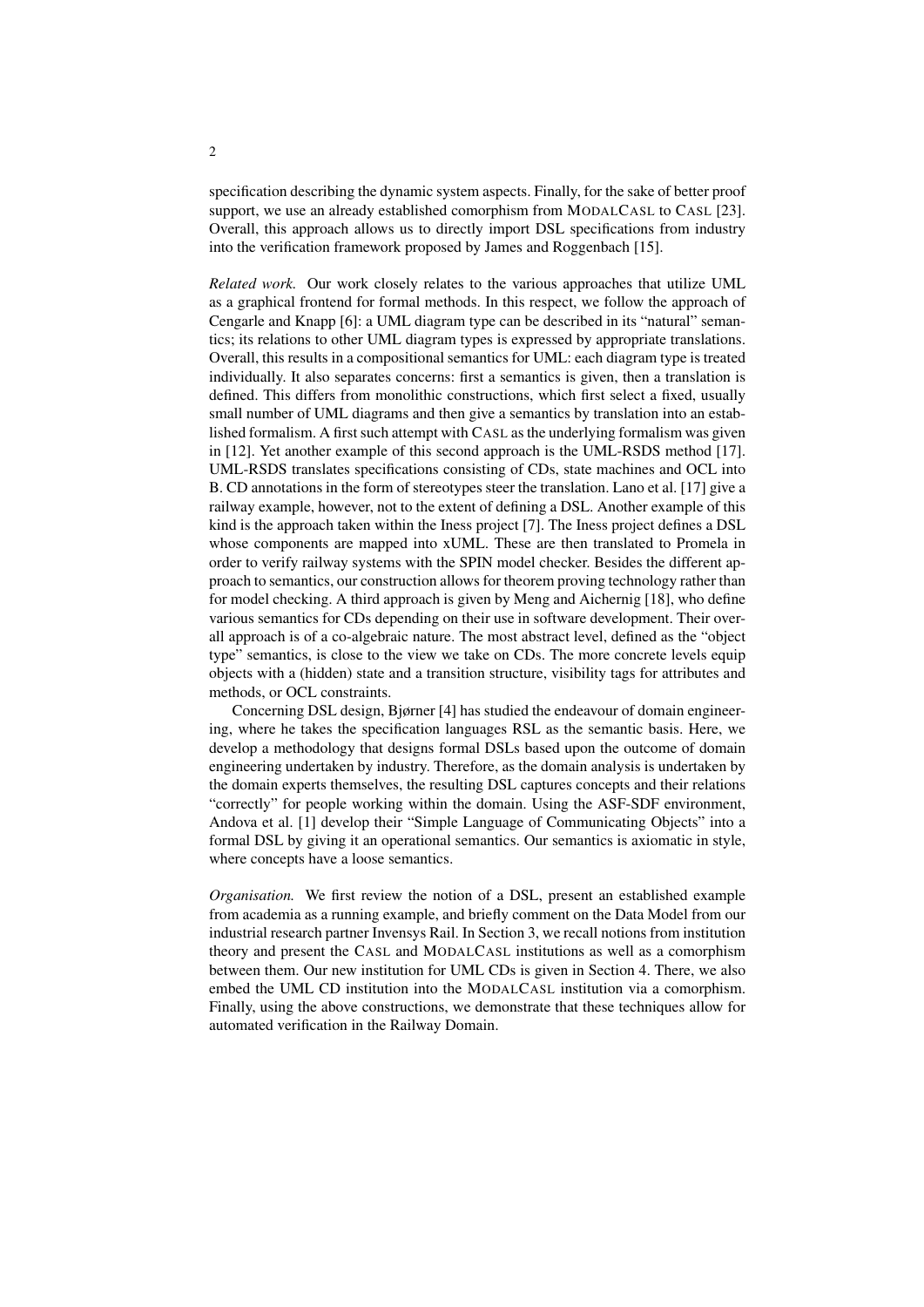## 2 Domain Specific Languages

Domain Specific Languages are languages designed and tailored for a specific application area. Examples include Risla [2] for financial products, Hancock [5] for processing large scale customer data concerning telephone calls, and HTML for web-page design. The defining feature of DSLs is exactly the fact that they provide notations and constructs tailored to a particular domain [9,19]. Usually, DSLs are languages designed for programming. Here we consider their use for algebraic specification. Their advantages over general purpose languages concern *readability* (notations as in the application domain), *productivity* (in design, implementation and maintenance of the software life cycle, thanks to ease of notation), and *re-use* (via domain specific components).

The railway community has developed several informal DSLs (usually company specific) for describing elements within the domain. For example, Invensys Rail have created a detailed DSL for the railway domain using UML and natural language [13]. This data model describes a DSL using UML and accompanying explanations in plain English. It is split into various layers, each describing certain aspects such as signalling or geographical information. These layers are mutually dependent. The document gives details of around 150 classes with a textual explanation of each. This paper describes the foundations of how to turn such a rich, informal DSL into a formal one. However, for ease of illustration we consider a simpler DSL from the academic context.

#### 2.1 Bjørner's Railway DSL

The process of identifying, classifying and precisely defining the elements of a domain has been coined as "Domain Engineering" by Dines Bjørner [4]. Bjørner's classification, i.e., DSL [3], for the Railway domain is illustrated using a UML CD in Fig. 1. It contains the following elements: *Classes*, represented by a box, e.g. Net, Unit, Station etc. These represent concepts in the railway domain. *Properties* are listed inside a class, e.g. id : UID in the class Net expresses that all Nets have an identifier of type UID. *Generalisations*, represented by a unfilled arrow head, e.g. Point and Linear are generalisations of Unit. *Associations*, represented by a line/arrow between two classes, e.g. the has link between Unit and Connector. Associations can have direction, and also multiplicities associated with them. The multiplicities on the has association between Unit and Connector can be read as: "One Unit has two or more connectors". *Compositions*, represented by a filled diamond, e.g. the hasLine composition for Net and Line, tell us that one class "is made up of" another class. Compositions can also have multiplicities. Finally, *operations* are also represented inside a class, for example the isOpen operation of type Boolean inside the Route class. Here, we note that the query operations we consider can be seen as parametrised properties. We do not treat operations that can modify the state of an object. Primitive types such as Boolean and structured types such as List, Set, and Pair are considered to be predefined.

To this "pure" UML class diagram a so-called *stereotype*, «dynamic», has been added. In Fig. 1 this appears for the association stateAt and the two operations isClosed-At and isOpen. All other elements are considered to be «rigid». These domain-specific stereotypes are intended to make clear which parts of an object structure complying to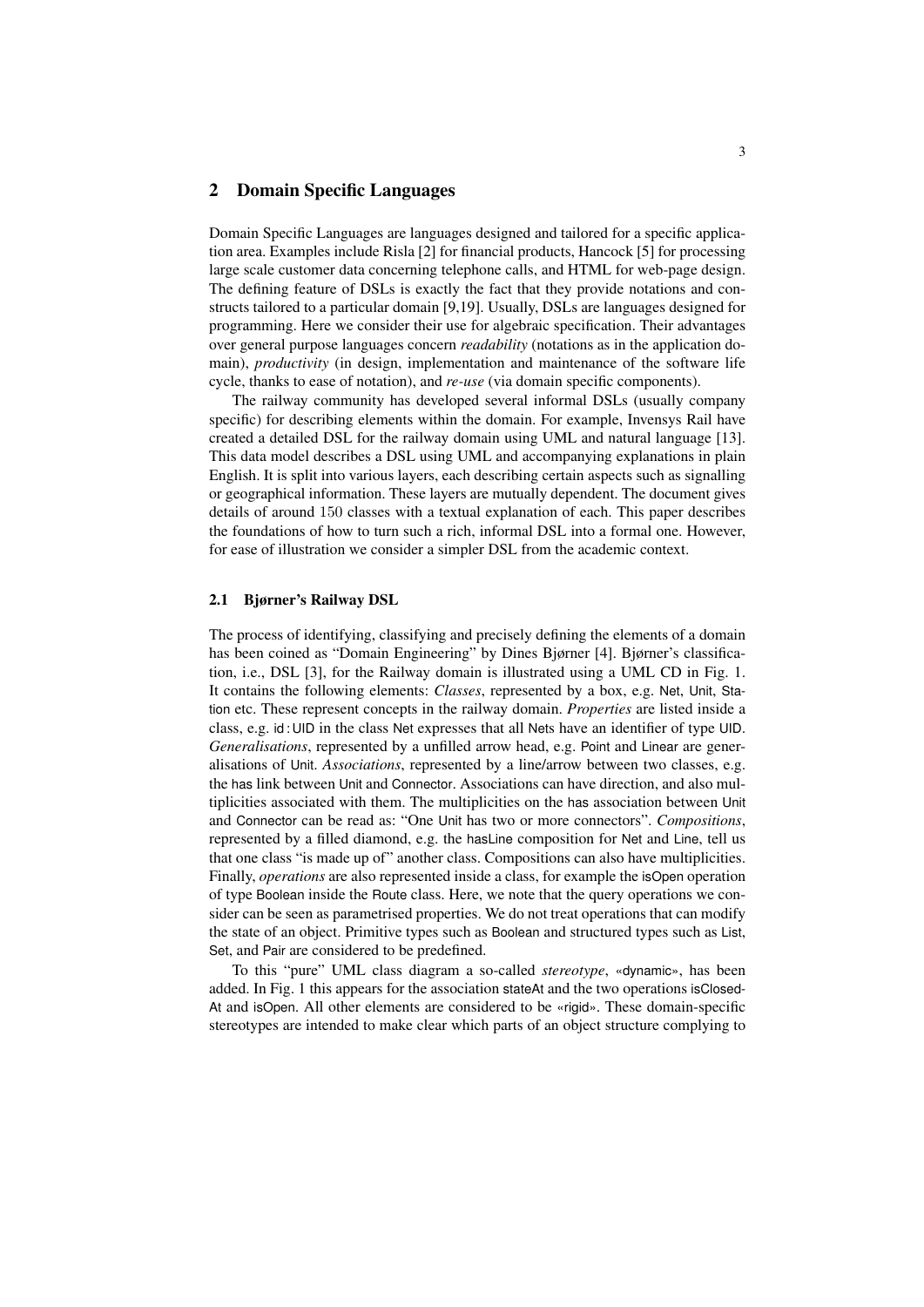

Fig. 1. A UML class diagram for Bjørner's DSL.

the class diagram can change over time, i.e., are «dynamic» like stateAt, and which parts have to be kept fixed over time, i.e., are «rigid», e.g., the objects of Net, Station, Line, etc.

From a modelling point of view, Bjørner's DSL prescribes that a railway is a Net, built from Stations that are connected via Lines. A station can have a complex, though fixed, structure, including Tracks, switch Points and LinearUnits. Tracks and Lines can contain LinearUnits only. All Units are attached together via Connectors. Such railway Nets gain dynamics by attaching a UnitState to each Unit, see [3]. Each unit can be in one of several states denoted using a Path. Such a Path indicates in which direction a train can pass. However, trains are not an explicit part of the DSL. Instead, Bjørner describes the concept of a Route, as a list of connected units. Finally, Bjørner gives a series of properties using a narrative description. An example of such a narrative is: "*A route is considered to be open if all units within the* Route *are open for the correct connected* Path*s across them.*" Such properties are not expressible purely using CD's. Along with these concepts, Bjørner stipulates further various well-formedness conditions on such a collection of Nets also using natural language.

#### 3 Institutions and Institution Comorphisms

Following [20], we briefly recall the definition of institutions [11] and institution comorphisms: An institution  $\mathscr{I} = (\text{Sig}^{\mathscr{I}}, \text{Sen}^{\mathscr{I}}, \text{Mod}^{\mathscr{I}}, \models^{\mathscr{I}})$  consists of (i) a category of *signatures*  $Sig^{\mathscr{I}}$ ; (ii) a *sentence functor*  $Sen^{\mathscr{I}}$  :  $Sig^{\mathscr{I}} \to Set$ , where Set is the category of sets; (iii) a contra-variant *model functor*  $Mod^{\mathscr{I}} : (Sig^{\mathscr{I}})^{op} \to Cat$ , where Cat is the category of categories; and (iv) a family of *satisfaction relations*  $\models_{\Sigma}^{\mathscr{I}} \subseteq \text{[Mod}^{\mathscr{I}}(\Sigma) \mid \times \text{Sen}^{\mathscr{I}}(\Sigma)$  indexed over  $\Sigma \in \text{[Sig}^{\mathscr{I}} \mid$ , such that the following *satisfaction condition* holds for every signature morphism  $\sigma : \Sigma \to \Sigma'$  in Sig<sup> $\mathscr{I}$ </sup>, every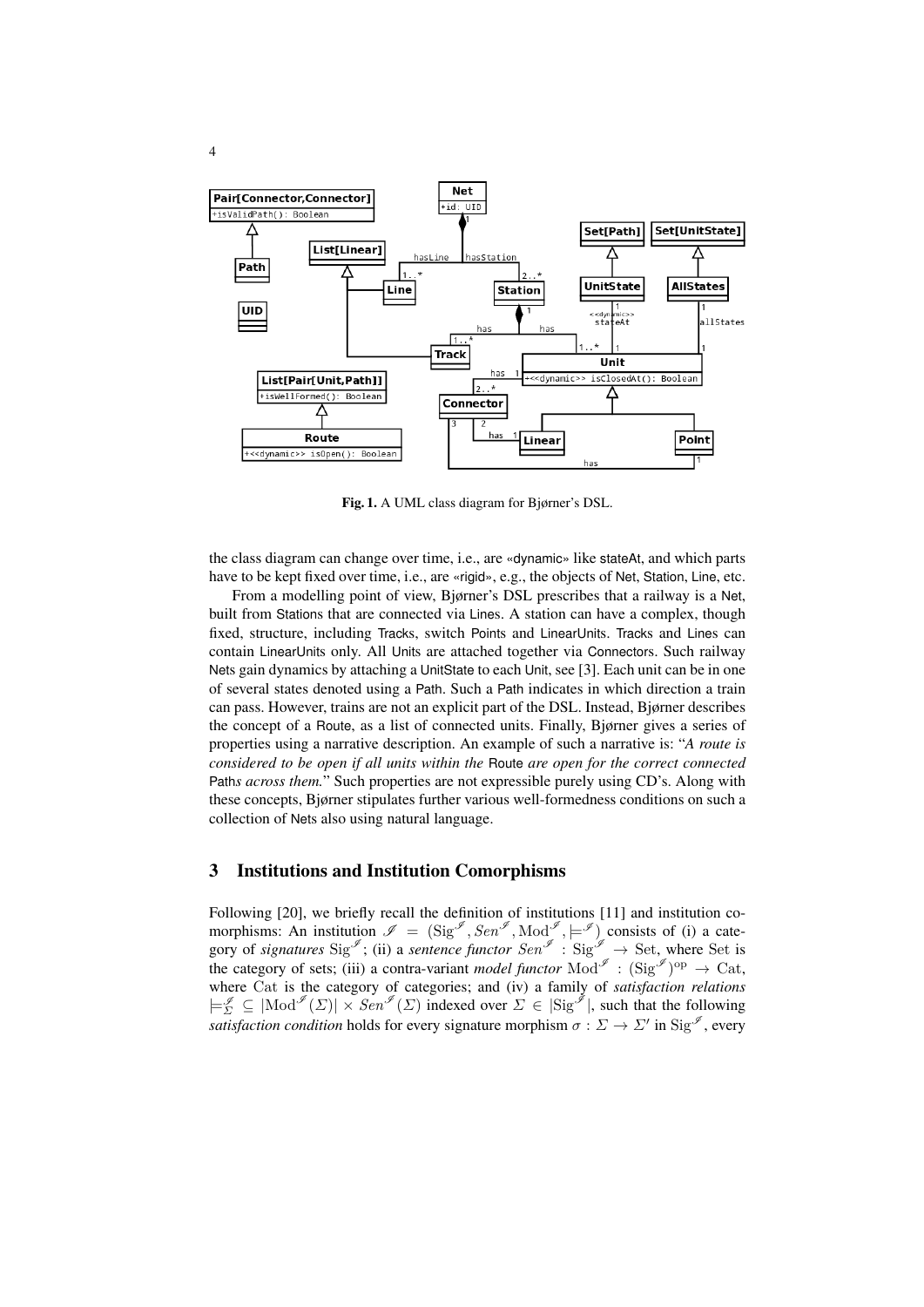sentence  $\varphi \in \mathit{Sen}^{\mathscr{I}}(\Sigma)$  and for every  $\Sigma'$ -model  $M' \in |\mathrm{Mod}^{\mathscr{I}}(\Sigma')|$ :

$$
\operatorname{Mod}^{\mathscr{I}}(\sigma)(M') \models_{\Sigma}^{\mathscr{I}} \varphi \Leftrightarrow M' \models_{\Sigma'}^{\mathscr{I}} \operatorname{Sen}^{\mathscr{I}}(\sigma)(\varphi) .
$$

 $Mod<sup>g</sup>(σ)$  is called the *reduct* functor,  $Sen<sup>g</sup>(σ)$  the *translation* function.

To an institution  $\mathscr I$  there is associated a category Pres<sup> $\mathscr I$ </sup> of *theory presentations*, where presentations are pairs  $(\Sigma, A)$  with  $A \subseteq \text{Sen}^{\mathscr{I}}(\Sigma)$ , and presentation morphisms  $\theta : (\Sigma, A) \to (\Sigma', A')$  are signature morphisms  $\theta : \Sigma \to \Sigma'$  such that  $A' \models_{\Sigma'}^{\mathscr{I}} Sen^{\mathscr{I}}(\theta)(A)$ , where the satisfaction relation is extended to a semantic consequence relation between sets of sentences in the usual way. There is an obvious functor  $\text{Sig}: \text{Pres}^{\mathscr{I}} \to \text{Sig}^{\mathscr{I}}$  defined on objects by the equation  $\text{Sig}(\Sigma, A) = \Sigma$ . By abuse of notation we extend  $Sen^{\mathscr{I}}$  and  $Mod^{\mathscr{I}}$  to start from  $Pres^{\mathscr{I}}$  setting  $Sen^{\mathscr{I}}(\Sigma, A)$  =  $Sen^{\mathscr{I}}(\Sigma)$  and letting  $Mod^{\mathscr{I}}(\Sigma, A)$  be the full sub-category of  $Mod^{\mathscr{I}}(\Sigma)$  induced by the class of models *M* satisfying *A*.

For relating institutions in a semantics preserving way, we consider simple institution comorphisms. Given institutions  $\mathscr I$  and  $\mathscr J$ , a *simple institution comorphism*  $\mu = (\Phi, \alpha, \beta) : \mathscr{I} \to \mathscr{J}$  consists of (i) a functor  $\Phi : \text{Sig}^{\mathscr{I}} \to \text{Pres}^{\mathscr{J}}$ ; (ii) a natural transformation  $\alpha$  :  $Sen^{\mathscr{I}} \rightarrow Sen^{\mathscr{I}} \circ \Phi$ ; and (iii) a natural transformation  $\beta$ : Mod<sup> $\mathscr{I} \circ \Phi^{\text{op}} \to \text{Mod}^{\mathscr{I}}$ , such that the following *representation condition* is satis-</sup> fied for all  $\Sigma \in |\mathrm{Sig}^{\mathscr{I}}|, M' \in |\mathrm{Mod}^{\mathscr{I}}(\Phi(\Sigma))|,$  and  $\varphi \in \mathrm{Sen}^{\mathscr{I}}(\Sigma)$ :

$$
M' \models_{\mathrm{Sig}(\Phi(\varSigma))}^{\mathscr{I}} \alpha_{\varSigma}(\varphi) \Leftrightarrow \beta_{\varSigma}(M') \models_{\varSigma}^{\mathscr{I}} \varphi.
$$

#### 3.1 CASL

The algebraic specification language CASL [23] has many-sorted first order logic with equality as its underlying institution. A CASL *signature*  $\Sigma = (S, TF, PF, P)$  consists of a set *S* of sort symbols, a family of sets *T F* of total function symbols, a family of sets *PF* of partial function symbols, and a family of sets *P* of predicate symbols. Index sets of these families are the possible arities of the function symbols and predicate symbols. CASL *sentences* are the standard first order formulae, including strong equality  $t = t'$ , existential equality  $t = t'$ , and definedness of terms  $def(t)$ , where  $t, t'$  are terms. CASL *models M* interpret sort symbols *s* with a non empty carrier set  $s_M$ , function symbols *f* ∈ *PF* ∪ *TF* with a function  $f_M$  of suitable arity,  $f_M$  being total for  $f \text{ } \in TF$ , and predicate symbols  $p \in P$  with a relation  $p_M$  of suitable type. CASL *satisfaction* is as is standard for first order logic, where CASL semantics is strict, i.e., an undefined term in a formula yields that the formula does not hold. For details see [23].

On top of the many sorted CASL institution, CASL subsorting is defined: *Subsorted* CASL-Signatures  $\Sigma = (S, TF, PF, P, \leq)$  are CASL signatures with an additional subsort relation  $\leq \zeta S \times S$ . This subsort relation is required to be reflexive and transitive. There is overloading of function symbols and predicate symbols. Each subsorted signature  $\Sigma = (S, TF, PF, P, \leq)$  is associated with a many-sorted signature  $\Sigma^{\sharp}$  extending  $(S, TF, PF, P)$  for each pair of sorts  $s \leq s'$  by a total embedding operation  $inj_{s,s'}$ (from *s* into *s'*), a partial projection  $\{inj_{s',s}\}$  operation (from *s'* onto *s*), and a membership predicate (testing whether values in *s*<sup>*i*</sup> are embeddings of values in *s*). *Sentences* of subsorted CASL are the ordinary many-sorted sentences over the associated signature.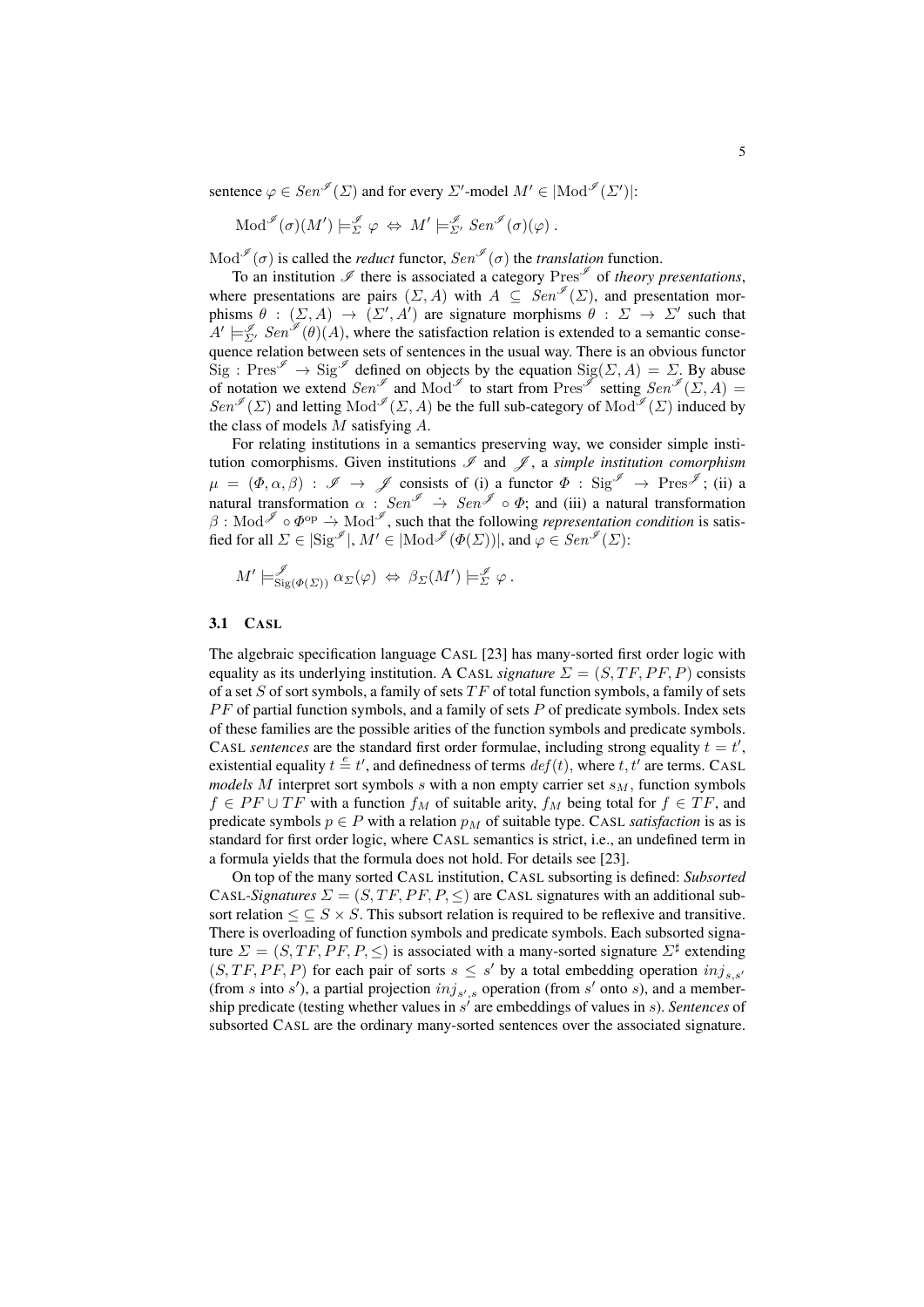*Models of subsorted* CASL are the ordinary many-sorted models over the associated signature that satisfy a list of properties w.r.t. the embeddings, projections, membership, and overloading. *Satisfaction* is as for many sorted CASL. For details see [23].

The datatypes considered to be predefined for class diagrams have been captured in the CASL library of standard datatypes [23].

## 3.2 MODALCASL

MODALCASL [21] extends CASL by modal logic (see e.g. [10]), providing a multimodal first-order logic with partiality and subsorting. *A* MODALCASL *signature* consists of a CASL signature, a predicate on the operation and predicate symbols of the CASL signature, marking some of them as *rigid* (the others are called flexible), a set of *modalities*, including the special modality  $\epsilon$ , and a subset of the sort set of the CASL signature, called the *set of modality sorts*. *A* MODALCASL *model M* consists of a set of worlds *W*, one of which is marked as the initial one<sup>4</sup>, and for each world  $w \in W$  there is a CASL model  $M_w$ , such that carrier sets and the interpretation of rigid operation and predicate symbols are the same for all  $M_w$ . A model M has, for each modality, and for each carrier element of each modality sort, a binary accessibility relation on *W*, which is preserved under the embedding of a carrier element along a subsort injection. MODALCASL *sentences* are built like CASL sentences, with the following modalities as new sentence building (unary prefix) connectives:  $\langle m \rangle$ ,  $[m]$  where *m* is a modality or a term of a modality sort. If  $m = \epsilon$ , m is omitted, and we obtain the usual (mono-modal) notation  $\langle \rangle\varphi$  and  $\langle \varphi \rangle$ . *Satisfaction* is based on the definition of satisfaction in CASL, while modalities are interpreted with Kripke semantics in the following sense:  $\langle m \rangle \varphi$ means that  $\varphi$  holds in some 1-step *m*-reachable world,  $[m]\varphi$  means that  $\varphi$  holds in all 1-step *m*-reachable worlds.

*A simple institution comorphism from* MODALCASL *to* CASL*. Signature translation:* Sorts are unchanged, but a sort *w* (for "worlds") is added, as well as a constant *init* : *w* and a binary relation  $R : w \times w$ . Rigid operation and predicate symbols are kept unchanged. For flexible operation and predicate symbols, *w* is added as an extra argument. *Sentence translation:* Sentences are translated according to the standard translation. *Model translation:* A CASL model is turned into a MODALCASL by keeping the carrier sets (note that MODALCASL enforces constant domains) as well as the rigid operations and predicates. The set of worlds and the accessibility relation are obtained by the interpretation of *w* and *R* respectively. The flexible operations and predicates are obtained by using the current world as the extra argument of the CASL operation respectively predicate.

## 4 Institutions for (Stereotyped) UML Class Diagrams

We first present an institution for proper UML class diagrams as used in Fig. 1, based on work by Cengarle and Knapp [6]. We then capture the meaning of the stereotype

<sup>&</sup>lt;sup>4</sup> This differs from the original MODALCASL design which refrains from having an initial world.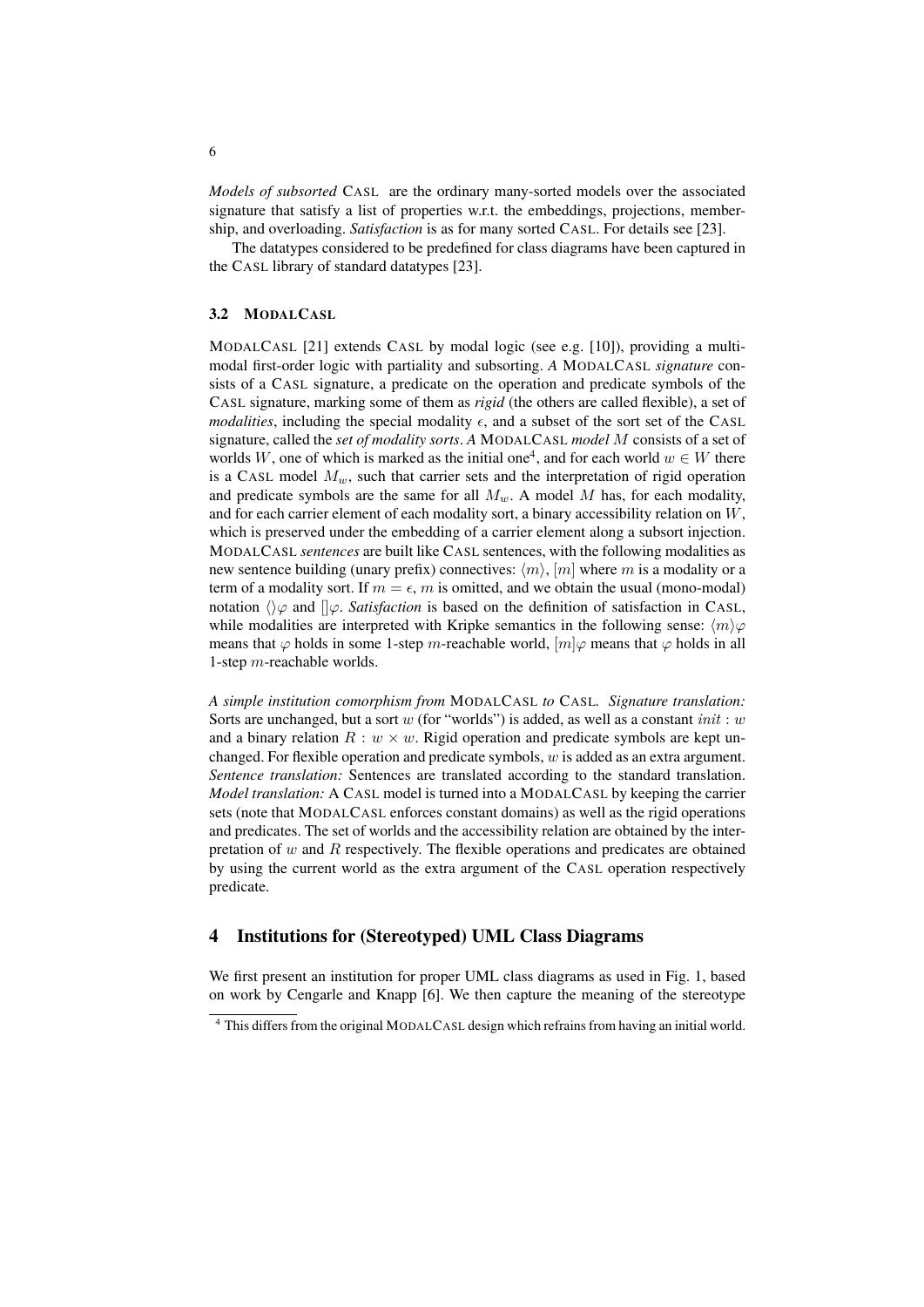«dynamic» by a simple general construction on institutions. Finally, we represent this institution in MODALCASL. Technical details and proofs can be found in the accompanying technical report [14].

#### 4.1 An Institution for UML Class Diagrams

The UML class diagram institution is constructed as follows: The signatures capture all classes, relationships, and features of a UML class diagram. The models comprise all objects and links between objects that comply to the UML class diagram. The sentences describe the multiplicities of the associations and compositions. In order to provide generic access to primitive types, like Boolean, and type formers like List, we treat these as built-ins with a standard meaning; all other classes are assumed to be inhabited, i.e., to contain at least one object, like *null*.

*Class nets — Signatures.* The signatures of the UML class diagram institution are given by *class nets*  $\Sigma = ((C, \leq_C), K, P, M, A)$  where  $(C, \leq_C)$  describes the *class hierarchy* as a partial order which is closed w.r.t. to the built-in type Boolean (i.e., Boolean  $\in C$ ), and "downwards" closed w.r.t. the unary built-in type formers List and Set, and the binary built-in type former Pair (i.e., if List $[c] \in C$  or Set $[c] \in C$ , then  $c \in C$ ; and if  $Pair[c_1, c_2] \in C$ , then  $c_1, c_2 \in C$ ); *K* fixes the *instance specifications declarations* of the form  $k : c$  with  $c \in C$ ; *P* contains the *property declarations* of the form  $c.p(x_1 : c_1, \ldots, x_n : c_n) : c'$  (where we drop the parentheses if the property has no arguments); M gives the *composition declarations* of the form  $c \cdot r : c'$ ; and A comprises the *association declarations* of the form  $a(r_1 : c_1, \ldots, r_n : c_n)$ . We require several conditions in order to avoid super-types of built-in types and type formers (e.g., forbidding Boolean  $\leq c$  for all  $c \neq$  Boolean), overriding of declarations, and also that the composition declarations are cycle-free: if  $c_1 \cdot r_1 : c_2, \ldots, c_n \cdot r_n : c_{n+1} \in M$ , then  $c_{n+1} \neq c_1$ .

*Example 1.* The UML class diagram in Fig. 1 leads to the following class net:

Classes: {Net*,* Station*,* Line*,*Unit*, . . . ,* Pair[Unit*,* Path]*,* List[Pair[Unit*,* Path]]} Generalisations: Point ≤ Unit*,* Linear ≤ Unit*, . . . ,* Route ≤ List[Pair[Unit*,* Path]] Properties: {Net*.*ID : UID*, . . . ,* Route*.*isOpen(r : Route) : Boolean} Compositions: {Station·has : Unit, Station·has : Track} Associations: {stateAt(unit : Unit*,*state : UnitState)*, . . .* }  $\Box$ 

A class net morphism  $\sigma = (\gamma, \kappa, \pi, \mu, \alpha) : \Sigma = ((C, \leq_C), K, P, M, A) \rightarrow T$  $((D, \leq_D), L, Q, N, B)$  from  $\Sigma$  to  $T$  consists of a monotone map  $\gamma$  from  $(C, \leq_C)$  to  $(D, \leq_D)$  which is homomorphic w.r.t. the type Boolean, and the type formers List, Set, and Pair (i.e.,  $\gamma$ (Boolean) = Boolean,  $\gamma$ (List[*c*]) = List[ $\gamma$ (*c*)],  $\gamma$ (Set[*c*]) = Set[ $\gamma$ (*c*)], and  $\gamma$ (Pair $[c_1, c_2]$ ) = Pair $[\gamma(c_1), \gamma(c_2)]$  for all  $c, c_1, c_2 \in C$ ); maps  $\kappa$ ,  $\pi$ , and  $\mu$  between the instance specification, property, and composition declarations, such that classes are mapped along  $\gamma$ ; and a map  $\alpha$  from A to B for the association declarations such that *n*-ary association declarations are mapped to *n*-ary association declarations along *γ*, i.e., if  $\alpha(a\{r_1 : c_1, \ldots, r_n : c_n\}) = b(s_1 : d_1, \ldots, s_m : d_m) \in B$ , then  $m = n$  and  $d_i = \gamma(c_i)$  for all  $1 \leq i \leq n$ .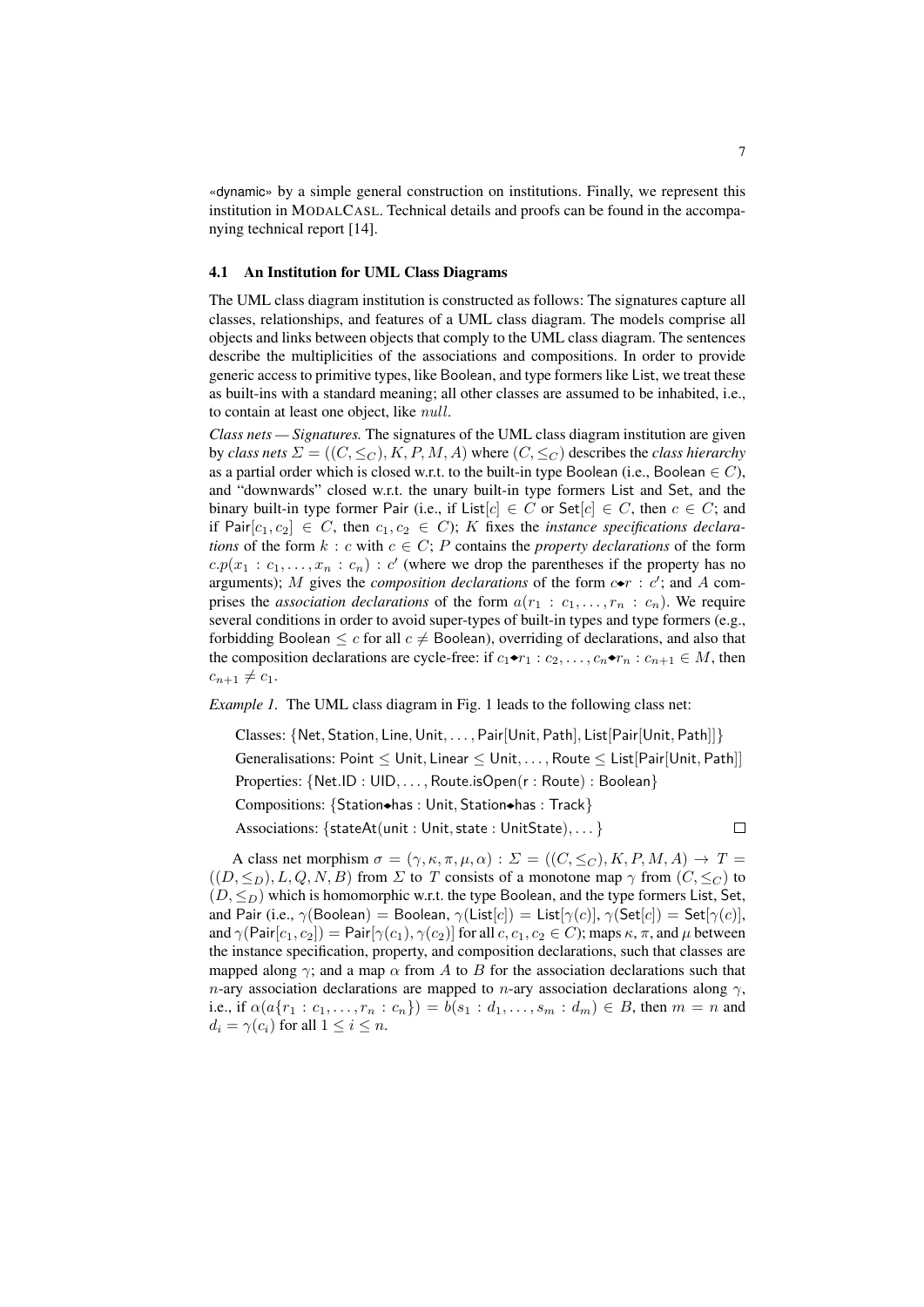Class nets and class net morphisms form the category of *class nets*, denoted by Cl. *Instance nets — Models.* A Σ-model of the UML class diagram institution for a class net  $\Sigma = ((C, \leq_C), K, P, M, A)$  is given by a *Σ*-*instance net*  $\mathcal{I} = (C^{\mathcal{I}}, K^{\mathcal{I}}, P^{\mathcal{I}}, M^{\mathcal{I}},$  $A<sup>\mathcal{I}</sup>$ ) consisting of interpretations for all declarations where

- $-C^{I}$  maps each *c* ∈ *C* to a non-empty set such that  $C^{I}(c_1) ⊆ C^{I}(c_2)$  if  $c_1 ≤_C c_2$ with  $C^{\mathcal{I}}$  (Boolean) = { $f\!f, t\}$ ,  $C^{\mathcal{I}}$  (List $[c]$ ) =  $(C^{\mathcal{I}}(c))^*$  (where  $V^*$  denotes the finite sequences over *V*),  $C^{\mathcal{I}}(\mathsf{Set}[c]) = \wp(C^{\mathcal{I}}(c))$  (where  $\wp(V)$  denotes the powerset of *V*), and  $C^{\mathcal{I}}$  (Pair $[c_1, c_2]$ ) =  $C^{\mathcal{I}}(c_1) \times C^{\mathcal{I}}(c_2)$ ;
- −  $K^{\mathcal{I}}$  maps each  $k : c \in K$  to an element of  $C^{\mathcal{I}}(c)$ ;
- $P^{\mathcal I}$  maps each  $c.p(x_1:c_1,\ldots,x_n:c_n):c'\in P$  to a partial map  $C^{\mathcal I}(c)\times C^{\mathcal I}(c_1)\times P$  $\cdots \times C^{\mathcal{I}}(c_n) \rightharpoonup C^{\mathcal{I}}(c');$
- *−*  $M^{\mathcal{I}}$  maps each  $c \bullet r : c' \in M$  to a map  $C^{\mathcal{I}}(c) \to \wp(C^{\mathcal{I}}(c'))$ ;
- *−*  $A^{\mathcal{I}}$  maps each  $a(r_1 : c_1, \ldots, r_n : c_n) \in A$  to a subset of  $\prod_{1 \leq i \leq n} C^{\mathcal{I}}(c_i)$ , such that
- instance specifications  $k_1 : c$  and  $k_2 : c$  with  $k_1 \neq k_2$  are interpreted differently:  $K^{\mathcal{I}}(k_1 : c) \neq K^{\mathcal{I}}(k_2 : c);$
- − each instance has at most one owner: if  $o' \in M^{\mathcal{I}}(c_1 \bullet r_1 : c'_1)(o_1) \cap M^{\mathcal{I}}(c_2 \bullet r_2 : c'_2)(o_2)$  $c_2'$  $(o_2)$ , then  $o_1 = o_2$ .

*Example 2.* An excerpt of an instance net for the class net for Fig. 1 is:

 $C^\mathcal{I}(\mathsf{Net}) = \{\texttt{LondonUnderground}\}$  $C^\mathcal{I}(\mathsf{Station}) = \{\mathsf{CharingCross}, \mathsf{Oxford Street}, \dots, \mathsf{PicadillyCircus}\}$  $C^{\mathcal{I}}(\mathsf{Connector}) = \{\texttt{c1}, \texttt{c2}, \texttt{c3}, \dots\}$  $C^{\mathcal{I}}(\mathsf{Pair}[\mathsf{Connector}, \mathsf{Connector}]) = \{(\texttt{c1}, \texttt{c1}), (\texttt{c1}, \texttt{c2}), (\texttt{c2}, \texttt{c1}), (\texttt{c2}, \texttt{c2}), \dots\}$  $P^{\mathcal I}(\mathsf{Net}.\mathsf{ID}:\mathsf{UID}):C^{\mathcal I}(\mathsf{Net})\rightharpoonup C^{\mathcal I}(\mathsf{UID})\quad\text{where}$ LondonUnderground  $\mapsto$  "LUG" etc.  $P^\mathcal{I}(\mathsf{Route.isOpen}:\mathsf{Boolean}) : C^\mathcal{I}(\mathsf{Route}) \rightharpoonup C^\mathcal{I}(\mathsf{Boolean}) \quad \text{where}$  $R1 \mapsto tt$  etc.  $M^{\mathcal I}(\mathsf{Net}\bullet\mathsf{has} : \mathsf{Station}) : C^{\mathcal I}(\mathsf{Net}) \to \wp(C^{\mathcal I}(\mathsf{Station}))$  where LondonUnderground 7→ {CharingCross*, . . . ,* PicadillyCircus}  $A^{\mathcal{I}}(\mathsf{stateAt}(\mathsf{unit} : \mathsf{Unit}, \mathsf{state} : \mathsf{UnitState})) =$ {(LU1*,* {(c1*,* c2)})*,*(LU2*,* {(c2*,* c3)})*, . . .* }  $\Box$ 

 $A \Sigma$ -instance net morphism  $\zeta : \mathcal{I} = (C^{\mathcal{I}}, K^{\mathcal{I}}, P^{\mathcal{I}}, M^{\mathcal{I}}, A^{\mathcal{I}}) \to \mathcal{J} = (C^{\mathcal{J}}, K^{\mathcal{J}}, A^{\mathcal{I}})$  $P^{\mathcal{J}}, M^{\mathcal{J}}, A^{\mathcal{J}}$ ) over a class net  $\Sigma = ((C, \leq_C), K, P, M, A)$  is given by a map  $\zeta \in$  $\prod c \in C$ .  $C^{\mathcal{I}}(c) \to C^{\mathcal{J}}(c)$  such that all interpretations of the declarations are mapped homomorphically, e.g.,  $\zeta$ (Pair $[c_1, c_2]$ )( $o_1, o_2$ ) = ( $\zeta$ ( $c_1$ )( $o_1$ ),  $\zeta$ ( $c_2$ )( $o_2$ )) for all  $c_1, c_2$  ∈  $C, o_1 \in C^{\mathcal{I}}(c_1), o_2 \in C^{\mathcal{I}}(c_2)$ , and  $K^{\mathcal{J}}(k : c) = \zeta(c)(K^{\mathcal{I}}(k : c))$  for each  $k : c \in K$ . *Σ*-instance nets and *Σ*-instance net morphisms as morphisms form the category of *Σinstance nets*, denoted by  $Inst(\Sigma)$ .

For reducts of instance nets and instance net morphisms, let  $\sigma = (\gamma, \kappa, \pi, \mu, \alpha)$ :  $\Sigma = ((C, \leq_C), K, P, M, A) \rightarrow T = ((D, \leq_D), L, Q, N, B)$  be a class net morphism. The *reduct* of a *T*-instance net  $\mathcal{J} = (D^{\mathcal{J}}, L^{\mathcal{J}}, Q^{\mathcal{J}}, N^{\mathcal{J}}, B^{\mathcal{J}})$  along  $\sigma$  is the *Σ*-instance net  $\mathcal{J}|\sigma = (C^{\mathcal{J}|\sigma}, K^{\mathcal{J}|\sigma}, P^{\mathcal{J}|\sigma}, M^{\mathcal{J}|\sigma}, A^{\mathcal{J}|\sigma})$  formed by component-wise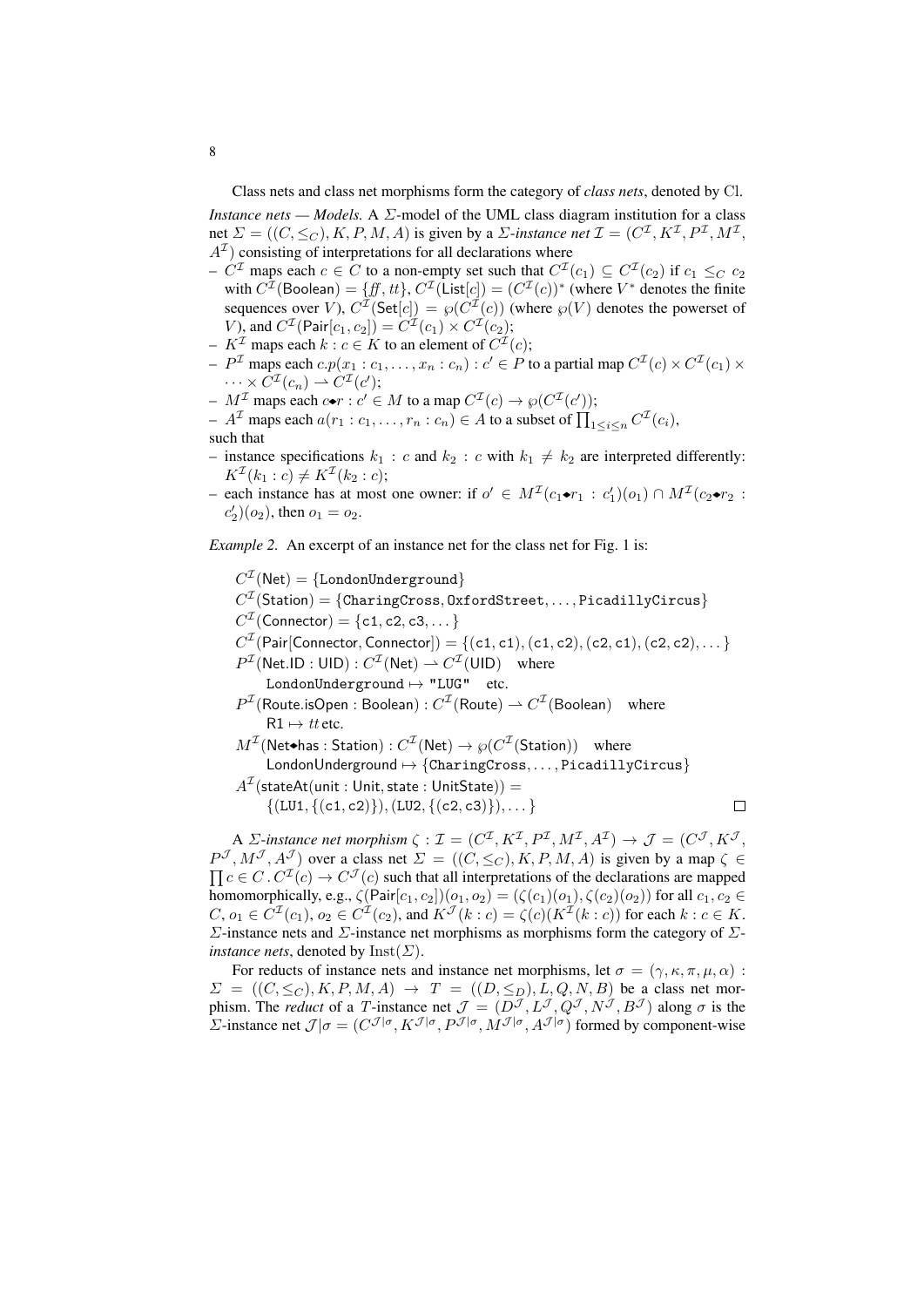reducts, i.e.,  $C^{\mathcal{J}|\sigma}(c) = D^{\mathcal{J}}(\gamma(c))$  and similar for the other components. The *reduct* of a *T*-instance net morphism  $\zeta : \mathcal{J}_1 \to \mathcal{J}_2$  along  $\sigma$  is the *Σ*-instance net morphism  $\zeta|\sigma : \mathcal{J}_1|\sigma \to \mathcal{J}_2|\sigma$  with  $\zeta|\sigma(c) = \zeta(\gamma(c))$ . Setting Inst $(\sigma)(\mathcal{J}) = \mathcal{J}|\sigma$  and  $\text{Inst}(\sigma)(\zeta) = \zeta|\sigma, \text{Inst}: Cl^{op} \to \text{Cat}$  is a contra-variant functor.

*Multiplicity formulae — Sentences.* For the sentences of the UML class diagram institution we use *multiplicity formulae* defined by the following grammar:

 $Frm ::= NumList \leq FunExpr \mid FunExpr \leq NumLit \mid Composition!$  $Funexpr ::= # Composition \mid # Association \mid (Role(, Role)^*)$ *Composition* ::= *Class Role* : *Class*  $Association ::= Name\{Role : Class(, Role : Class)^* \}$ *Class* ::= *Name Role* ::= *Name*  $NumLit ::= 0 | 1 | \cdots$ 

where *Name* is a set of strings. The <-formulae express constraints on the cardinalities of composition and association declarations, i.e., how many instances are allowed to be in a certain relation with others. The  $#$ -expressions return the number of links in an association when some roles are fixed. The !-formulae for compositions express that the owning end must not be empty. The set of sentences or *Σ*-*multiplicity constraints Mult*( $\Sigma$ ) for a class net  $\Sigma$  is given by the multiplicity formulae in *Frm* such that all mentioned elements of *Composition* and *Association* correspond to composition declarations and association declarations of *Σ* respectively, and the *Role* names mentioned in the last clause of *FunExpr* occur in the mentioned association.

*Example 3.* Some of the cardinality constraints of the running example in Fig. 1 can be expressed with multiplicity formulae as follows:

Station+has : Track !

— each Track is owned by a Station via has*,*

2 ≤ #has(connector : Connector*,* unit : Unit)[unit]

— association has links each Unit to at least two Connectors*,*

#state(unitState : UnitState*,* unit : Unit)[unit] = 1

— association state links each Unit to exactly one UnitState*.*

Note we have used formulae with  $=$  instead of two formulae with  $\leq$  where the left hand side and the right hand side are switched.  $\Box$ 

The *translation* of a formula  $\varphi \in Mult(\Sigma)$  along a class net morphism  $\sigma =$  $(\gamma, \kappa, \pi, \mu, \alpha) : \Sigma \to T$ , written as  $\sigma(\varphi)$ , is given by applying  $\sigma$  to compositions, associations, and role names.

*Satisfaction relation.* The *Σ*-*satisfaction relation*  $-\models_{\Sigma} - \subseteq |\text{Inst}(\Sigma)| \times Sen(\Sigma)$ of the UML class diagram institution is defined for each  $\Sigma$ -instance net  $\mathcal{I}$  =  $(C^{\mathcal{I}}, K^{\mathcal{I}}, P^{\mathcal{I}}, M^{\mathcal{I}}, A^{\mathcal{I}})$  as

$$
\mathcal{I} \models_{\Sigma} \ell \leq \#\mathit{c}\bullet r : c' \Leftrightarrow \forall o \in C^{\mathcal{I}}(c) \cdot [\![\ell]\!] \leq M^{\mathcal{I}}(c\bullet r : c')(o)
$$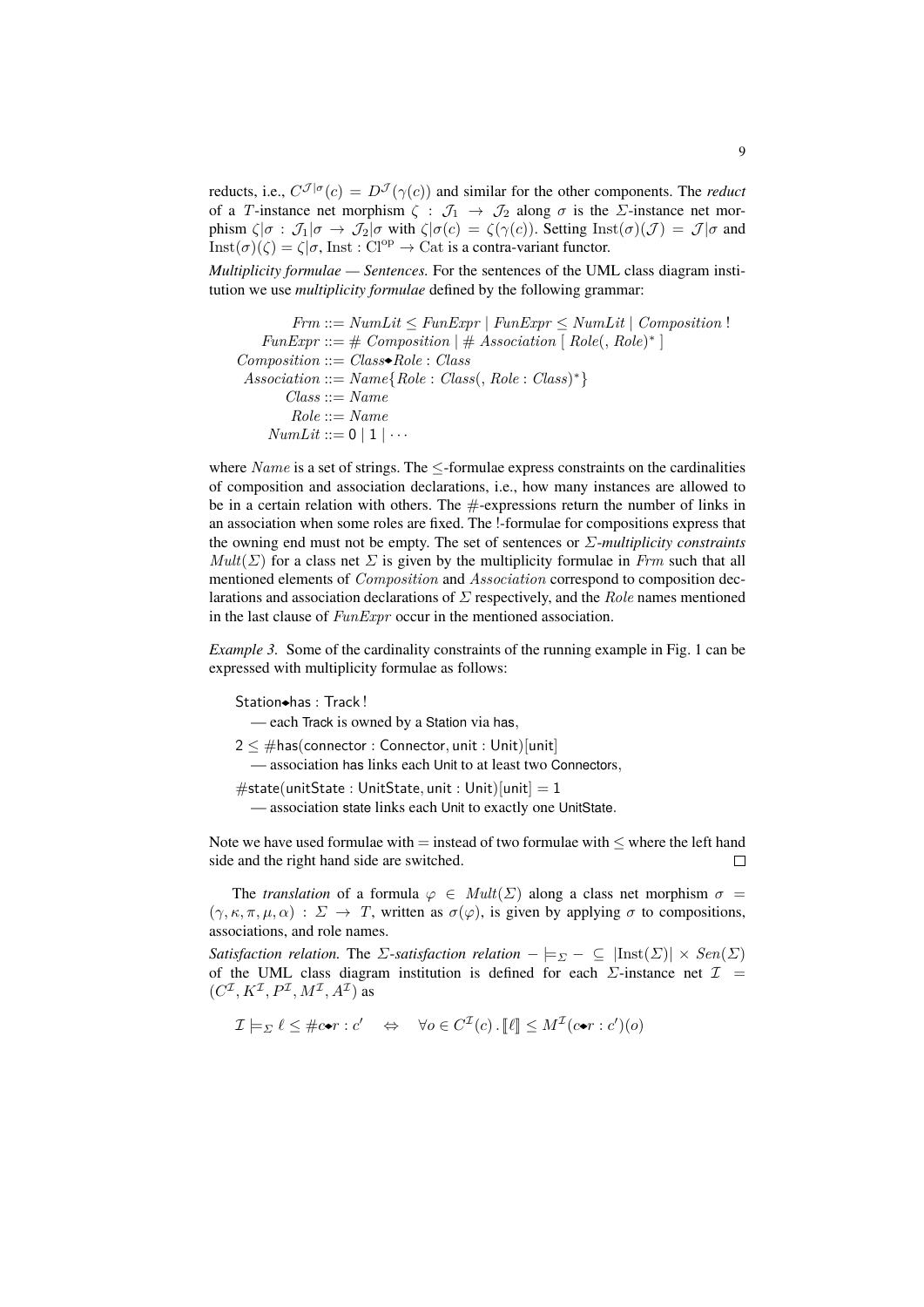$$
\mathcal{I} \models_{\Sigma} \# \mathbf{c} \bullet \mathbf{r} : c' \leq \ell \Leftrightarrow \forall o \in C^{\mathcal{I}}(c) \cdot M^{\mathcal{I}}(c \bullet \mathbf{r} : c')(o) \leq [\ell]]
$$
\n
$$
\mathcal{I} \models_{\Sigma} c \bullet \mathbf{r} : c'! \Leftrightarrow \forall o' \in C^{\mathcal{I}}(c') \cdot \exists o \in C^{\mathcal{I}}(c) \cdot M^{\mathcal{I}}(c \bullet \mathbf{r} : c')(o) = o'
$$
\n
$$
\mathcal{I} \models_{\Sigma} \ell \leq \#a(r_1 : c_1, \ldots, r_n : c_n)[r_{i_1}, \ldots, r_{i_m}] \Leftrightarrow
$$
\n
$$
\forall o_{i_1} \in C^{\mathcal{I}}(c_{i_1}), \ldots, o_{i_m} \in C^{\mathcal{I}}(c_{i_m}).
$$
\n
$$
[\ell] \leq |\{t \in A^{\mathcal{I}}(a(r_1 : c_1, \ldots, r_n : c_n)) | t_{i_1} = o_{i_1}, \ldots, t_{i_m} = o_{i_m} \}|
$$
\n
$$
\mathcal{I} \models_{\Sigma} \#a(r_1 : c_1, \ldots, r_n : c_n)[r_{i_1}, \ldots, r_{i_m}] \leq \ell \Leftrightarrow
$$
\n
$$
\forall o_{i_1} \in C^{\mathcal{I}}(c_{i_1}), \ldots, o_{i_m} \in C^{\mathcal{I}}(c_{i_m}).
$$
\n
$$
|\{t \in A^{\mathcal{I}}(a(r_1 : c_1, \ldots, r_n : c_n)) | t_{i_1} = o_{i_1}, \ldots, t_{i_m} = o_{i_m}\}| \leq [\ell]
$$

where  $\llbracket - \rrbracket$  : *NumLit*  $\rightarrow \mathbb{Z}$  maps a numerical literal to an integer.

**Theorem 1.** ClDiag = (Cl, *Mult*, Inst,  $\models$ ) *forms an institution.* 

*Proof.* It remains to prove the satisfaction condition  $\mathcal{J} \models_T \sigma(\varphi) \Leftrightarrow \mathcal{J} \models \bot \varphi$  for each  $\sigma : \Sigma \to T$  in Cl, each  $\mathcal{J} \in |{\rm Inst}(T)|$ , and each  $\varphi \in Mult(\Sigma)$ , which follows by induction on the structure of formulae.  $\Box$ 

#### 4.2 An Institution for UML Class Diagrams with Rigidity Constraints

Let  $\mathscr{I} = (\text{Sig}^{\mathscr{I}}, \text{Sen}^{\mathscr{I}}, \text{Mod}^{\mathscr{I}}, \models^{\mathscr{I}})$  be an institution. We define an institution  $\wp^i_* \mathscr{I}$ over  $\mathscr I$  that has as models pointed powersets  $(M_0, \mathcal M)$  of models of  $\mathscr I$ ; inherits the sentences from  $\mathscr I$  which now have to hold in all models of  $\mathcal M$ ; and also requires that in each model  $(M_0, \mathcal{M})$  over a signature  $\Sigma$  all elements of  $\mathcal{M}$  "behave" like  $M_0$  for a certain part *Γ* of the signature *Σ*.

Define the signature category Sig<sup> $\wp^i_*\mathscr{I}$  of  $\wp^i_*\mathscr{I}$  as follows: The objects of Sig<sup> $\wp^i_*\mathscr{I}$ </sup></sup> are the morphisms  $\sigma: \Gamma \to \Sigma$  in Sig<sup>I</sup>. A morphism  $(\gamma, \rho): (\sigma: \Gamma \to \Sigma) \to (\sigma':$  $\Gamma' \to \Sigma'$ ) of Sig<sup>β<sub>\*</sub>g'</sup> consists of morphisms  $\gamma : \Gamma \to \Gamma'$  and  $\rho : \Sigma \to \Sigma'$  in Sig<sup>gg</sup> such that  $\sigma' \circ \gamma = \rho \circ \sigma$ .

Define the sentence functor  $Sen^{\wp^i_*\mathscr{I}} : \text{Sig}^{\wp^i_*\mathscr{I}} \to \text{Set of } \wp^i_*\mathscr{I}$  by  $Sen^{\wp^i_*\mathscr{I}}(\sigma :$  $(\Gamma \to \Sigma) = \text{Sen}^{\mathscr{I}}(\Sigma)$  and  $\text{Sen}^{\wp^i_*\mathscr{I}}(\gamma,\rho) = \text{Sen}^{\mathscr{I}}(\rho).$ 

Define the contra-variant model functor  $Mod^{S^i*}$  :  $(Sig^{S^i*}$ <sup>*i*</sup> ( $)$ <sup>op</sup>  $\rightarrow$  Cat of  $\wp^i_*$  *P* as follows: Let  $(\sigma : \Gamma \to \Sigma) \in |\text{Sig}^{\wp^i_* \mathscr{I}}|$ . The objects of  $\text{Mod}^{\wp^i_* \mathscr{I}}(\sigma)$  are the pairs  $(M_0, \mathcal{M})$  with  $M_0 \in |\text{Mod}^{\mathscr{I}}(\Sigma)|$  and  $\mathcal M$  a sub-*set* of  $|\text{Mod}^{\mathscr{I}}(\Sigma)|$  such that  $M_0 \in \mathcal M$ and  $\text{Mod}^{\mathscr{I}}(\sigma)(M) = \text{Mod}^{\mathscr{I}}(\sigma)(M_0)$  for each  $M \in \mathcal{M}$ . A morphism of  $\text{Mod}^{\wp^i_*\mathscr{I}}(\sigma)$ from  $(M_0, \mathcal{M})$  to  $(M'_0, \mathcal{M}')$  is given by a morphism  $\chi_0 : M_0 \to M'_0$  in  $\text{Mod}^{\mathscr{I}}(\sigma)$ where *M* and *M'* satisfy the condition that for every  $M \in \mathcal{M}$  there is an  $M' \in \mathcal{M}'$ and a morphism  $\chi : M \to M'$ . — Let  $(\gamma, \rho) : (\sigma : \Gamma \to \Sigma) \to (\tau : \Delta \to T)$  be a morphism in  $\text{Sig}^{\wp^i_*\mathscr{I}}$ . Then  $\text{Mod}^{\wp^i_*\mathscr{I}}(\gamma,\rho)(N_0,\mathcal{N}) = (\text{Mod}^{\mathscr{I}}(\rho)(N_0), \{\text{Mod}^{\mathscr{I}}(\rho)(N) \mid$  $N \in \mathcal{N}$ }) and  $\text{Mod}^{\wp^i_*\mathscr{I}}(\gamma, \rho)(\psi_0) = \text{Mod}^{\mathscr{I}}(\rho)(\psi_0)$ .

For each  $(\sigma: \Gamma \to \Sigma) \in |\mathrm{Sig}^{\wp^i_\ast \mathscr{I}}|,$  define the satisfaction relation  $- \models_{\sigma: \Gamma \to \Sigma}^{\wp^i_\ast \mathscr{I}} - \subseteq$  $|\mathrm{Mod}^{\wp^i_*\mathscr{I}}(\sigma : \Gamma \to \Sigma)| \times \mathit{Sen}^{\wp^i_*\mathscr{I}}(\sigma : \Gamma \to \Sigma) \text{ of } \wp^i_*\mathscr{I} \text{ by } (M_0, \mathcal{M}) \models^{\wp^i_*\mathscr{I}}_{\sigma : \Gamma \to \Sigma} \varphi \Leftrightarrow$  $\forall M \in \mathcal{M} \cdot M \models^{\mathscr{I}}_{\Sigma} \varphi.$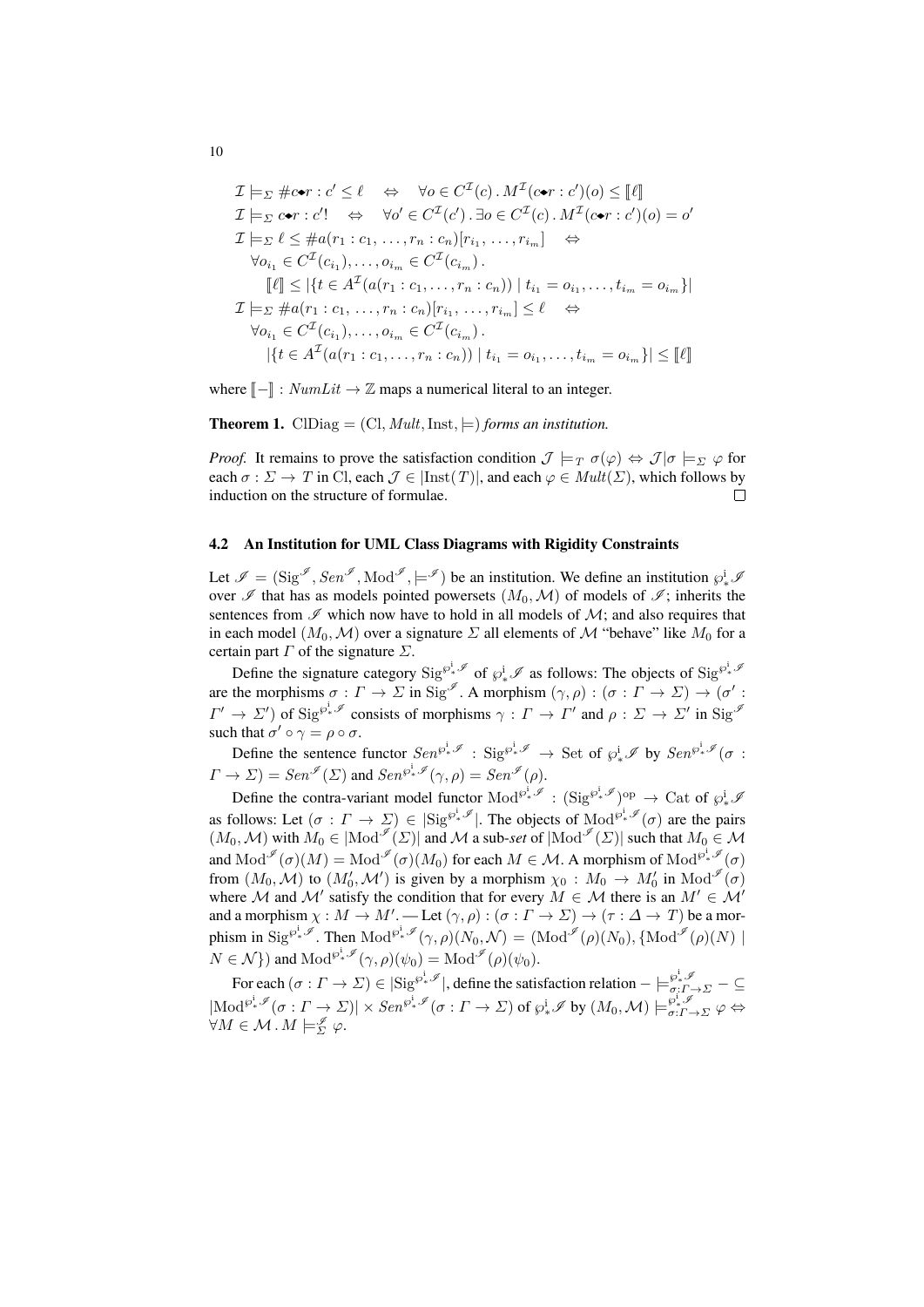**Theorem 2.**  $(\text{Sig}^{\wp^i_*\mathscr{I}}, \text{Sen}^{\wp^i_*\mathscr{I}}, \text{Mod}^{\wp^i_*\mathscr{I}}, \models^{\wp^i_*\mathscr{I}})$  *forms an institution.*  $\Box$ 

We now apply this construction to the UML class diagram institution ClDiag to represent rigidity. In the following, we assume all signature elements of the class diagram to be consistently and completely annotated with stereotypes «rigid» and «dynamic». Consistency rules include: Boolean is «rigid»; if a classifier  $c$  is «dynamic», then  $List[c]$ is «dynamic» as well, etc. Classifiers *c* that are added by the signature closure are «rigid» unless forced to be «dynamic» by consistency rules. We form a class net consisting only of those elements that are stereotyped with «rigid»; additionally we form the full class net. Since the signatures of ClDiag are set-based, there is an inclusion morphism which we take as the signature in  $\wp^i_*$  ClDiag. Thus, the meaning of all elements stereotyped with «rigid» is fixed by their meanings in the distinguished state. In fact, for representing UML class diagrams with rigidity constraints it is enough to work with those signatures in  $\wp^i_*$  ClDiag which are inclusions in the category of signatures Cl of ClDiag. We denote this institution by  $\wp_*^{\hookrightarrow}$  ClDiag.

There is a straightforward simple institution comorphism from  $\wp^1_* \mathscr{I}$  to  $\mathscr{I}$  (which also applies to  $\wp_*^{\hookrightarrow}$  ClDiag): Define the functor  $\Phi^{\wp_*^i\mathscr{I},\mathscr{I}}$  : Sig<sup> $\wp_*^i\mathscr{I} \to \text{Pres}^{\mathscr{I}}$  by</sup>  $\Phi^{\wp^i_*\mathscr{I},\mathscr{I}}(\sigma:\Gamma\to\Sigma)=(\Sigma,\emptyset)$  and  $\Phi^{\wp^i_*\mathscr{I},\mathscr{I}}(\gamma,\rho)=\rho$ . Define the natural transforma- $\text{tion } \alpha^{\wp^i_*\mathscr{I},\mathscr{I}} : \text{Sen}^{\wp^i_*\mathscr{I}} \to \text{Sen}^{\mathscr{I}} \circ \Phi^{\wp^i_*\mathscr{I},\mathscr{I}} \text{ by } \alpha^{\wp^i_*\mathscr{I},\mathscr{I}}_{\sigma:\Gamma \to \Sigma}(\varphi) = \varphi \text{ for } \varphi \in \text{Sen}^{\mathscr{I}}(\Sigma).$ Define the natural transformation  $\beta^{\wp^i_*\mathscr{I},\mathscr{I}}$  : Mod<sup> $\mathscr{I} \circ (\Phi^{\wp^i_*\mathscr{I},\mathscr{I}})^{\text{op}} \to \text{Mod}^{\wp^i_*\mathscr{I}}$  by</sup>  $\beta^{\wp^i_*\mathscr{I},\mathscr{I}}_{\sigma:\Gamma\to\Sigma}(M) = (M, \{M\})$  and  $\beta^{\wp^i_*\mathscr{I},\mathscr{I}}_{\sigma:\Gamma\to\Sigma}(\chi) = \chi$ . Then we obtain:

**Theorem 3.**  $\mu^{\wp^i_*\mathscr{I},\mathscr{I}} = (\Phi^{\wp^i_*\mathscr{I},\mathscr{I}}, \alpha^{\wp^i_*\mathscr{I},\mathscr{I}}, \beta^{\wp^i_*\mathscr{I},\mathscr{I}})$  forms a simple institution comorphism from  $\wp^{\text{i}}_*\mathscr{I}$  to  $\mathscr{I}.$  $\Box$ 

### 4.3 From UML Class Diagrams with Rigidity Constraints to MODALCASL

In the following, we give a sketch of a simple institution comorphism from UML class diagrams with rigidity constraints to MODALCASL: Let (*Γ* ⊆  $(\Sigma)$  ∈  $|\text{Sig}^{\wp_{\ast}^{\hookrightarrow} \text{ClDiag}}|$  with classifier net  $\Sigma$  =  $((C, \leq_C), K, P, M, A)$ . We map  $(\Gamma \subseteq \Sigma)$  to the following MODALCASL-presentation  $\Phi(\Gamma \subseteq \Sigma)$  =  $(((S, TF, PF, P, \leq), \text{rigid}, \text{modalities}, \text{modalitySorts}), Ax)$ :

Let us denote the connected components of  $\leq_C$  by  $cc(\leq_C)$  and the connected component of a class name<sup>5</sup>  $c \in C$  by  $[c]_{\leq C}$ , i.e.,  $cc(\leq C) = \{[c]_{\leq C} \mid c \in C\}$ . Then,

$$
S = C \cup cc(\leq_C), \quad \leq = \leq_C \cup \{ (c, [c]_{\leq_C}) \mid c \in C \} \cup \{ ([c]_{\leq_C}, [c]_{\leq_C}) \mid c \in C \}
$$

For the classifier Boolean and classifiers involving type formers such as  $Pair[c_1, c_2]$  we include and (possibly) instantiate specifications from the CASL Basic Datatypes [23]. For example, the sort *PairConnectorConnector* is specified by instantiating the CASL PAIR specification and renaming the sort name:

PAIR[sort *Connector*][sort *Connector*] with *Pair*[sort *Connector*][sort *Connector*] 7→ *PairConectorConector*

<sup>&</sup>lt;sup>5</sup> Here we assume  $[c]_{\leq C} = t$ , if *t* is the top sort of the component of *c*.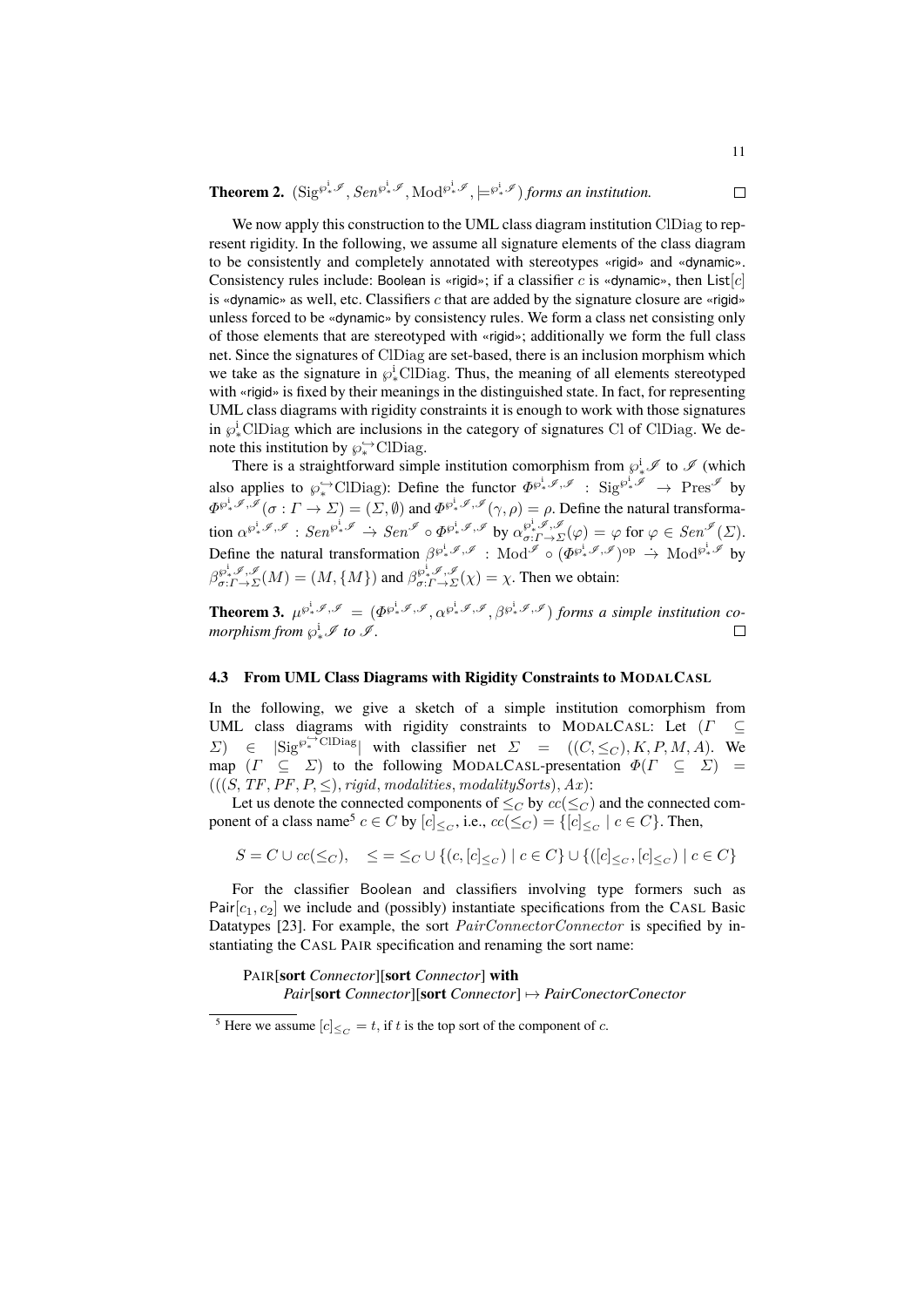Here, we assume that the semantics of each predefined type and type former is an element of the model class of the respective monomorphic CASL datatype.

Considering the running example, we obtain:

%% Classes: sorts *Net*, *Station*, *Unit*, . . . , *UID* %% Hierarchy: sorts *Point*, *Linear < Unit*; . . . ; *Route < ListPairUnitPath*

The total function symbols *TF* just comprise the instance specification declarations, the partial function symbols *PF* the property declarations:

$$
TF = \{k : \rightarrow c \mid k : c \in K\}
$$
  

$$
PF = \{p : c \times c_1 \cdots \times c_n \rightarrow ? \ c' \mid c.p(x_1 : c_1, \ldots, x_n : c_n) : c' \in P\}
$$

Considering the running example, we obtain:

%% Properties: rigid op  $id : Net \rightarrow ?$  *UID* flexible ops *isClosedAt* : *Unit* →? *Boolean*; . . .

The classification into"rigid" and "flexible" results directly from (*Γ* ⊆ *Σ*).

The predicate symbols *P* comprise the composition declarations *M* and the association declarations *A*, as well as a predicate *isAlive* that is used to model "flexible" sort interpretations in MODALCASL:

$$
P = \{r : c \times c' \mid c \bullet r : c' \in M\} \cup
$$
  

$$
\{a : c_1 \times \cdots \times c_n \mid a(r_1 : c_1, \dots, r_n : c_n) \in A\} \cup
$$
  

$$
\{isAlive : c \mid c \in C\}
$$

Considering the running example, we obtain:

```
%% Compositions:
rigid preds has : Station \times Unit; has : Station \times Track;
%% Associations:
rigid preds \_has \_ : Unit \times Connector; \_has \_ : Linear \times Connector; ...
%% Is Alive preds:
rigid preds isAlive : Net; isAlive : Station; isAlive : Unit; . . . ; isAlive : UID;
```
Once again, *Γ* determines which of the predicates in *P* are rigid. The predicate *isAlive* is rigid if the corresponding class is rigid. In our institution comorphism, the *modalities* set is just  $\{\epsilon\}$ , and the *modalitySorts* predicate is false for all sorts. That is the models have exactly one accessibility relation defined between worlds. Naturally, representing CDs in MODALCASL imposes no constraints on this relation.

Finally, we need axioms for our comorphism. The first group of axioms stipulates that arguments of operations and predicates need to be "alive". The second group of axioms corresponds to the condition on *Σ*-instance nets that each instance has at most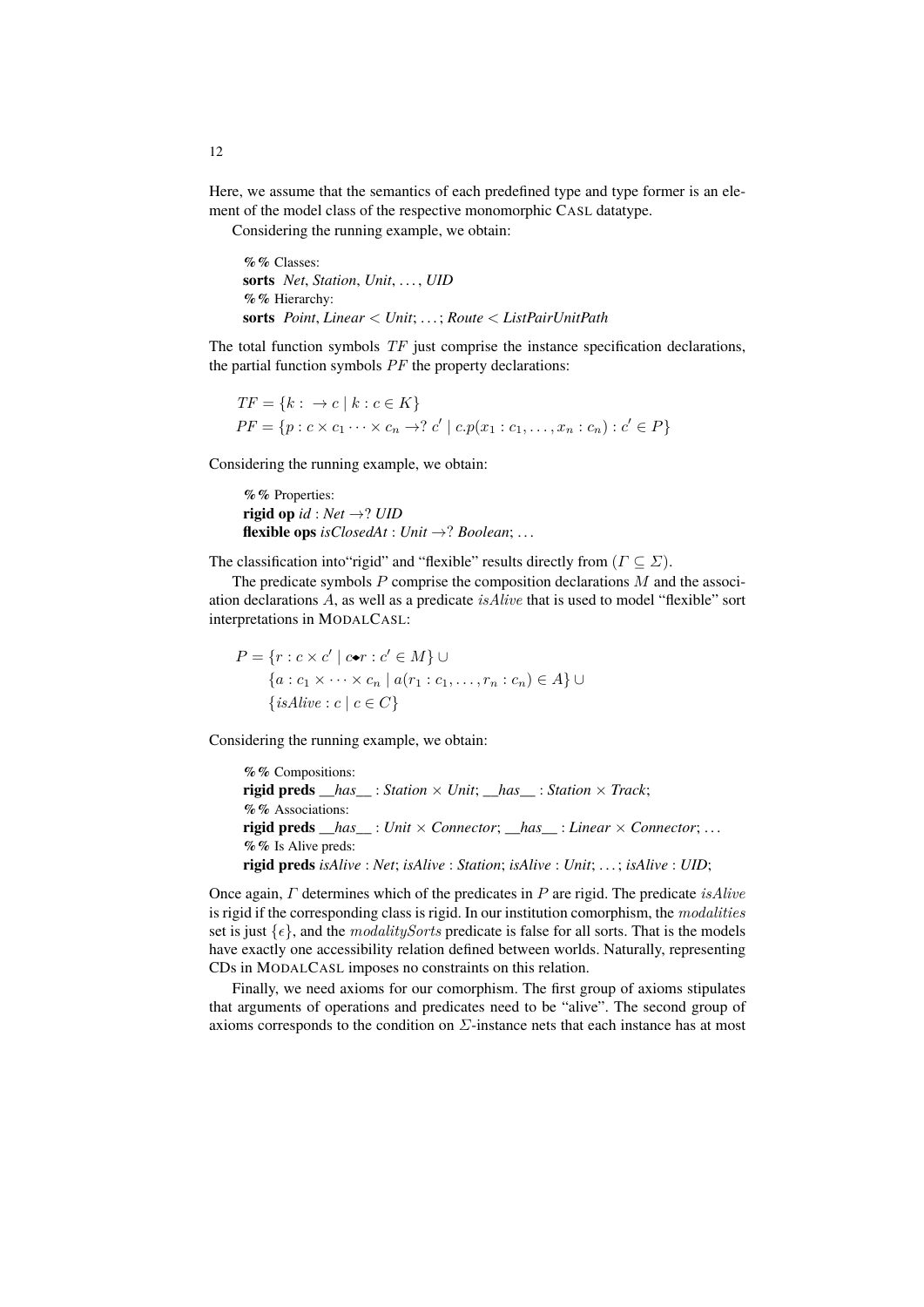one owner.

```
Ax = \{isAlive(k : c) \mid k : c \in K\}∪ {∀x : c, x1 : c1, . . . , xn : cn.def p(x, x1, . . . , xn) =⇒
             isAlive(x) ∧ isAlive(x<sub>1</sub>) ∧ . . . isAlive(x<sub>n</sub>) |
                 c.p(x_1 : c_1, \ldots, x_n : c_n) : c' \in P\cup \{ \forall x : c, x' : c'.r(x, x') \implies isAlive(x) \land isAlive(x') \mid c \bullet r : c' \in M \}∪ \{\forall x_1 : c_1, \ldots, x_n : c_n.a(x_1, \ldots, x_n) \impliesisAlive(x<sub>1</sub>) ∧ . . . isAlive(x<sub>n</sub>) | a(r_1 : c_1, ..., r_n : c_n) \in A}
      ∪ {\forall x_1 : [c_1]_{\leq C}, x_2 : [c_2]_{\leq C}, x : [c'_1]_{\leq C} \cdot r(x_1, x) \land r(x_2, x) \Rightarrow x_1 = x_2c_1 \bullet r_1 : c_1, c_2 \bullet r_2 : c_2 \in M, [c_1]_{\leq C} = [c_2]_{\leq C}, [c_1']_{\leq C} = [c_2']_{\leq C} \}
```
The sentences of  $\wp^{\hookrightarrow}_{*}$  ClDiag are the sentences of ClDiag. These can be systematically encoded in first order logic using "poor man's counting", e.g. [8], by providing the necessary number of variables, e.g.  $\#(c \bullet r : c') \geq n$  translates to

 $\forall x : c \exists y_1, \ldots, y_n : c' : p w \text{Different}(y_1, \ldots, y_n) \land r(x, y_1) \land \cdots \land r(x, y_n)$ 

i.e., for every value  $x$  in  $c$  we find at least  $n$  different values in  $c'$  of which  $x$  comprises of. Here,  $pwDifferent(y_1, \ldots, y_n)$  encodes  $y_i \neq y_j$  for  $i \neq j, 1 \leq i, j \leq n$ . A typical example is:

$$
2 \leq \text{#has}(\text{connector}: \text{Connector}, \text{unit}: \text{Unit})[\text{unit}] \mapsto
$$
  

$$
\forall u: \text{Unit. } \exists c1, c2: \text{Connector. } c1 \neq c2 \land \text{has}(c1, u) \land \text{has}(c2, u)
$$

Let *M* be a MODALCASL model in  $\text{Mod}^{\text{MODALCASL}}(\Phi(\Gamma \subseteq \Sigma))$ , let *W* be the sets of worlds in  $\mathcal{M}, i \in W$  the initial world, and  $M_w$  the CASL models associated with  $w \in W$ . In the following, we use the abbreviations  $\lceil x \rceil = (inj_{c,[c]})_{M_w}(x)$ for  $x \in c_{M_w}$ ; and  $\lfloor x \rfloor = (pr_{[c],c})_{M_w}(x)$  for  $x \in [c]_{M_w}$ . We first define for each *w*, how to turn its associated CASL model  $M_w$  into a  $\Sigma$ -*instance net*  $\beta(M_w)$  =  $(C^{M_w}, K^{M_w}, P^{M_w}, M^{M_w}, A^{M_w})$ :

- If *c* does not involve a type former:  $C^{M_w}(c) = \{ [x] | x \in c_{M_w}, \text{is}Alive(x) \}.$ If *c* involves a type former, we take the representation of the corresponding type in the instance net.
- $-K^{M_w}(k : c) = [(k_{\langle \rangle, c})_{M_w}].$
- $-P^{M_w}(c.p(x_1 : c_1, \ldots, x_n : c_n) : c')(y, y_1, \ldots, y_n) = \lceil (p_{\langle c, c_1, \ldots, c_n \rangle, c'})_{M_w}(\lfloor y \rfloor,$  $[y_1], \ldots, [y_n])$  for all  $y \in C^{M_w}(c), y_1 \in C^{M_w}(c_1), \ldots, y_n \in C^{M_w}(c_n)$ .
- $-\tilde{M}^{\tilde{M}_w}_{\mu}(c \bullet r : c^{\tilde{I}})(x) = \{ [y] \mid (r_{c,c'})_{M_w}([x], y) \}$  for all  $x \in C^{M_w}(c)$ .
- $A^{M_w}(a(r_1 : c_1, \ldots, r_n : c_n)) = \{([x_1], \ldots, [x_n]) \mid (x_1, \ldots, x_n) \in$  $(a_{\langle c_1,...,c_n \rangle})_{M_w}$ .

By construction,  $\beta(M) = (\beta(M_i), \{\beta(M_w) | w \in W\})$  is a model in  $|\text{Mod}^{\wp^{\hookrightarrow}_{*} \text{ClDiag}}(F \subseteq \Sigma)|.$ 

## 5 Crafting a Formal DSL for the Railway Domain

Based on the informal DSL as presented in Section 2, we now demonstrate how to create a formal DSL with the techniques developed so far. This process fits with the "Designing DSLs for verification" methodology presented in [15].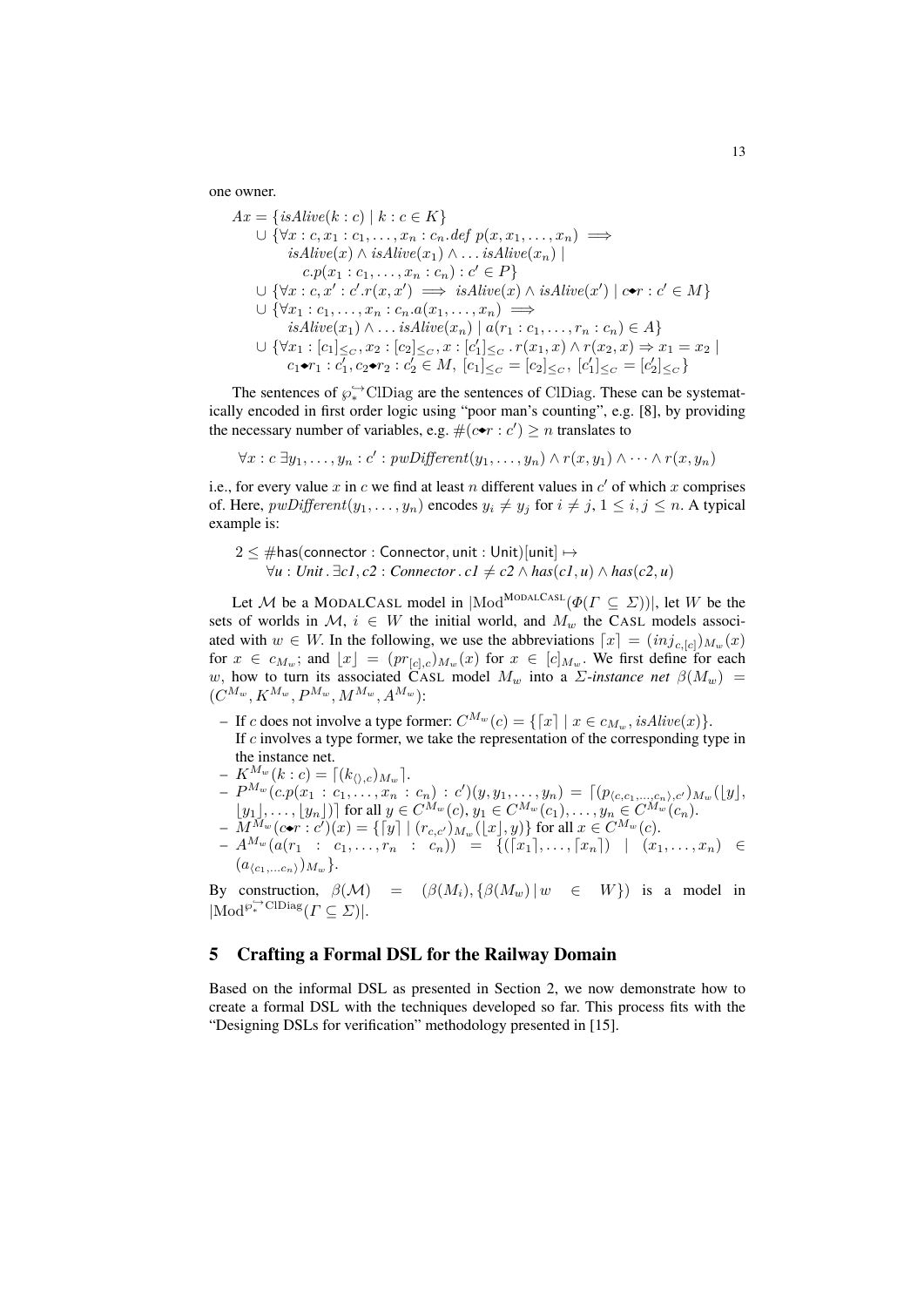

Fig. 2. Process for capturing a DSL.

*Step 1.* Start by creating a UML CD giving concepts and relationships between concepts within the desired domain. Add an accompanying narrative as illustrated in Section 2. Next, in a modelling step, add stereotypes (as discussed in Section 2). These stereotypes are used to describe elements which remain static or are dynamic within the system. *Result:* CD and Narrative – as one can find in industry, see, e.g., [13].

*Step 2.* Using the comorphism defined in Section 4.3, translate the CD into MODAL-CASL. Next, extend the resulting MODALCASL specification by a modelling of any narrative elements not captured within the CD. *Result:* MODALCASL specification capturing CD and Narrative.

For example, considering the narrative of what it means for the *Route* to be "open" from Bjørner's  $DSL$  – see Section 2 – we can produce the following MODALCASL specification:

flexible op *isOpen* : *Route* →? *Boolean* ∀ *r* : *Route*; *upp* : *UnitPathPair*; *u* : *Unit*; *us* : *UnitState*; *p* : *Path* •  $isOpen(r) = tt$ ⇔ *r has upp* ∧ *upp getUnit u* ∧ *upp getPath p* ∧ *u stateAt us* ∧ *us has p*

Also, given the methodology presented in [15], at this point any verification conditions required can be modelled and added to the specification. In the case of Bjørner's DSL, one would like to check that two *Route*s which share any *Unit*s (i.e. are "conflicting"):

rigid pred \_\_*inConflict*\_\_ : *Route* × *Route* ∀ *r1*, *r2* : *Route* • *r1 inConflict r2* ⇔ ¬ *r1* = *r2* ∧ ∃ *upp1*, *upp2* : *UnitPathPair*; *u* : *Unit* • *r1 has upp1* ∧ *r2 has upp2* ∧ *upp1 getUnit u* ∧ *upp2 getUnit u*

are not "open" at the same time:

%% Verification condition: ∀ *r1*, *r2* : *Route* • *r1 inConflict r2* ⇒ ¬ (*isOpen*(*r1*) = *tt* ∧ *isOpen*(*r2*) = *tt*)

*Step 3.* The next step of the process is to apply the existing MODALCASL to CASL comorphism [21] to gain a CASL Specification of the DSL. This will allow connection to multiple theorem provers for later use in verification. If appropriate, one can specify in CASL how worlds evolve, e.g., by adding a loose specification of discrete time. *Result:* CASL specification of the formal DSL.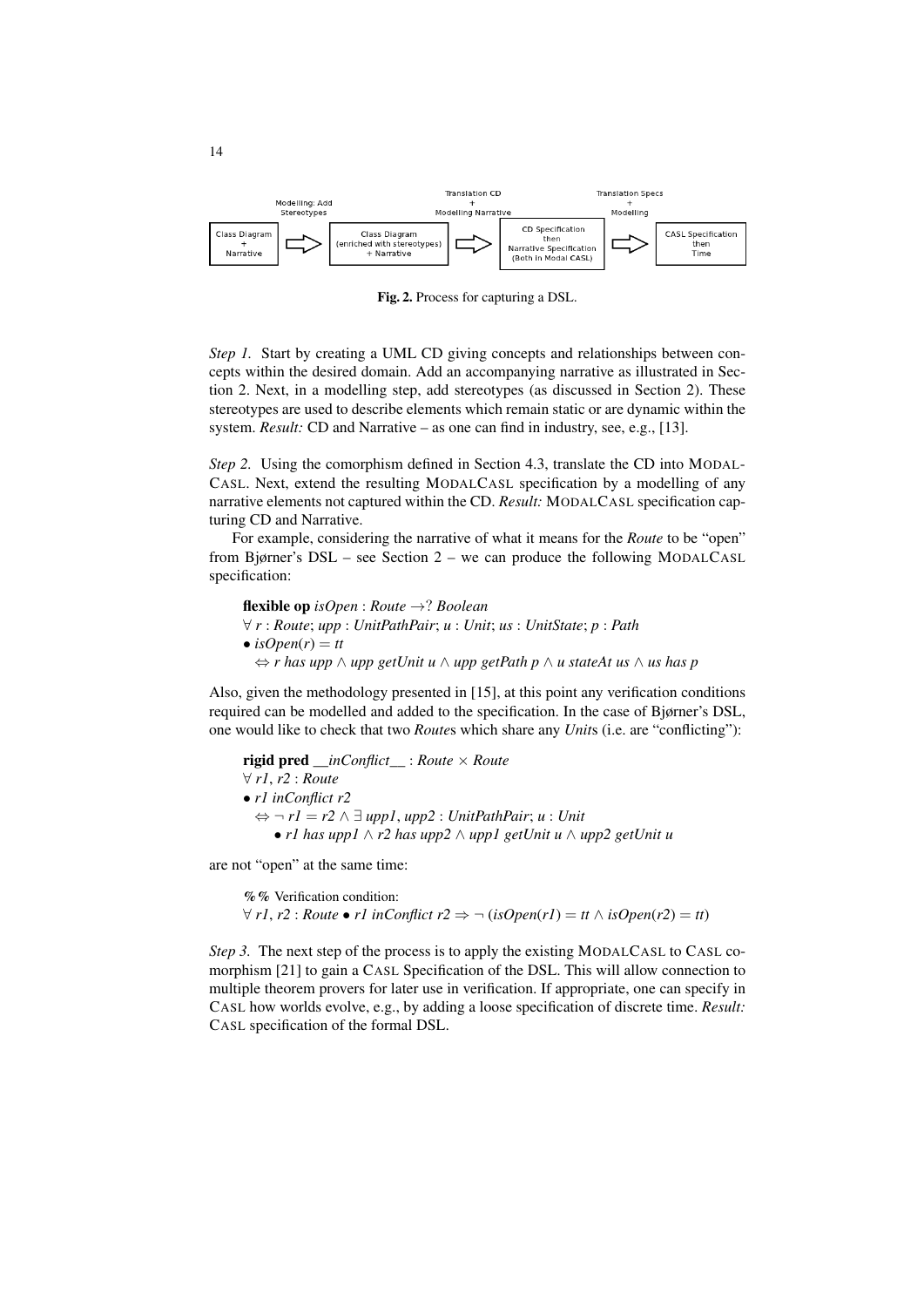Using the illustrative examples from Section 4.3, the translation results in the following CASL specification:

sorts *AllStates*, *Boolean*, *Connector*, *Line*, *Linear*,... sorts *Line*, *Track < ListLinear*; *UnitState < SetPath*; op  $isClosed : g_World \times Unit \rightarrow Boolean; ...$ pred \_\_*hasStation*\_\_ : *Net* × *Station*; \_\_*hasLine*\_\_ : *Net* × *Line*;... pred *isAlive* : *Net*; *isAlive* : *Path*; . . . ∀ *g\_w1* : *g\_World*; *r* : *Route*; *upp* : *UnitPathPair*; *u* : *Unit*; *us* : *UnitState*; *p* : *Path* •  $isOpen(g_w1, r) = tt$ ⇔ *r has upp* ∧ *upp getUnit u* ∧ *upp getPath p* ...

In this specification, we can see that all elements which were labelled as flexible have now been associated with a *g*\_*World* representing a world in the Kripke structure of MODALCASL. Also, all elements which were labelled as rigid have been translated to elements ignoring *g*\_*World*. The final result of the overall process is a formal DSL that can be used for verification.

#### 5.1 Verification

Once a DSL has been captured in CASL, the techniques described in [15] can be applied. That is, the DSL can be enriched with a series of domain specific lemmas that are proven as a consequence of the DSL. Such lemmas are often specific to the property to be proven. Next, the DSL can be used to describe a particular railway network. For each railway network described, the verification condition can, thanks to the added domain specific lemmas, be automatically discharged using Hets as a broker to various automatic theorem provers [15].

With respect to Bjørner's DSL, this approach has been successfully applied, that is, Bjørner's DSL has been successfully extended for verification. The result of this work is that we have successfully automatically verified a number of track plans of real world complexity against the verification condition that "Conflicting open routes can not be open at the same time". Several of these track plans are illustrated in Figure 3.

Verification times for all track plans are within the region of seconds<sup>6</sup>, with TP-A requiring 9*.*79s, TP-B requiring 2*.*94s and TP-C requiring 26*.*35s. The increase in time for track plan TP-C is due to the large number (48 in total) of conflicting routes.

With respect to the Invensys Rail Data Model [13], translation of the CDs required for verification and the modelling of the narrative has resulted in a formal DSL in CASL. The development of domain knowledge for verification is ongoing work. First results on small scale verification problems demonstrate that the full approach is successful.

## 6 Conclusion

We have suggested a methodology for formal DSL design. Starting with an industrial document in the from a UML class diagram with accompanying natural language descriptions, we have defined a translation based process to obtain a formal specification

<sup>6</sup> PC with Intel 3.0GHz Quad Core processor with 8GB RAM running Ubuntu 12.10.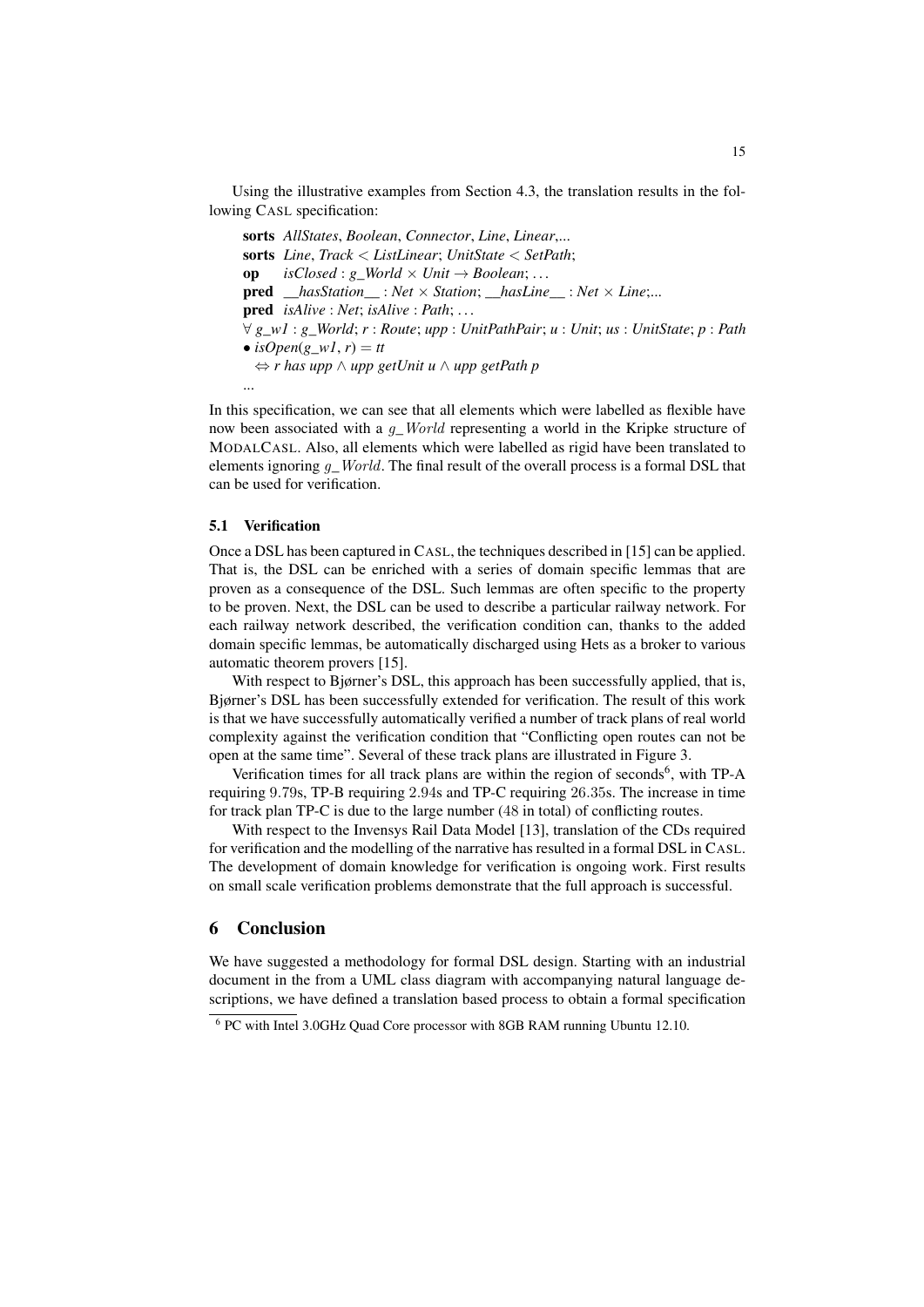

Fig. 3. Verified track plans.

in CASL that can be used for verification. To this end, we have developed the theoretical concepts required, including an institution for UML CDs and a institution comorphisms to MODALCASL. Finally, we have illustrated the approach works by applying the process to Bjørner's DSL for the railway domain.

*Future work.* The Heterogeneous Toolset [22] makes extensive use of institutions and and their relations for tool support for various logics. We intend to implement the presented institutions and translations within Hets. Further to this, we hope to complete the development of suitable domain specific lemmas for the Invensys Rail Data Model, and to produce, as outlined in [15], a graphical front end with automatic proof support for use by railway engineers. On the more theoretical side, we want to further investigate the relations of the institutions involved.

*Acknowledgements.* The authors would like to thank S. Chadwick and D. Taylor from Invensys Rail for their continued support and encouraging feedback. We also thank Erwin R. Catesbeiana for sharing with us his stereotypical views on objects, flies, and the dynamics of the world.

#### References

- 1. S. Andova, M. van den Brand, and L. Engelen. Prototyping the Semantics of a DSL using ASF+SDF: Link to Formal Verification of DSL Models. In *AMMSE'11*, volume 56 of *Electr. Proc. Theo. Comp. Sci.*, pages 65–79, 2011.
- 2. B. Arnold, A. van Deursen, and M. Res. An Algebraic Specification of a Language for Describing Financial Products. In M. Wirsing, editor, *Wsh. Formal Methods Applications in Software Engineering Practice*, pages 6–13, Seattle, 1995.
- 3. D. Bjørner. Dynamics of Railway Nets: On an Interface between Automatic Control and Software Engineering. In *CTS'03*. Elsevier, 2003.
- 4. D. Bjørner. *Domain Engineering Technology Management, Research and Engineering*. JAIST Press, 2009.